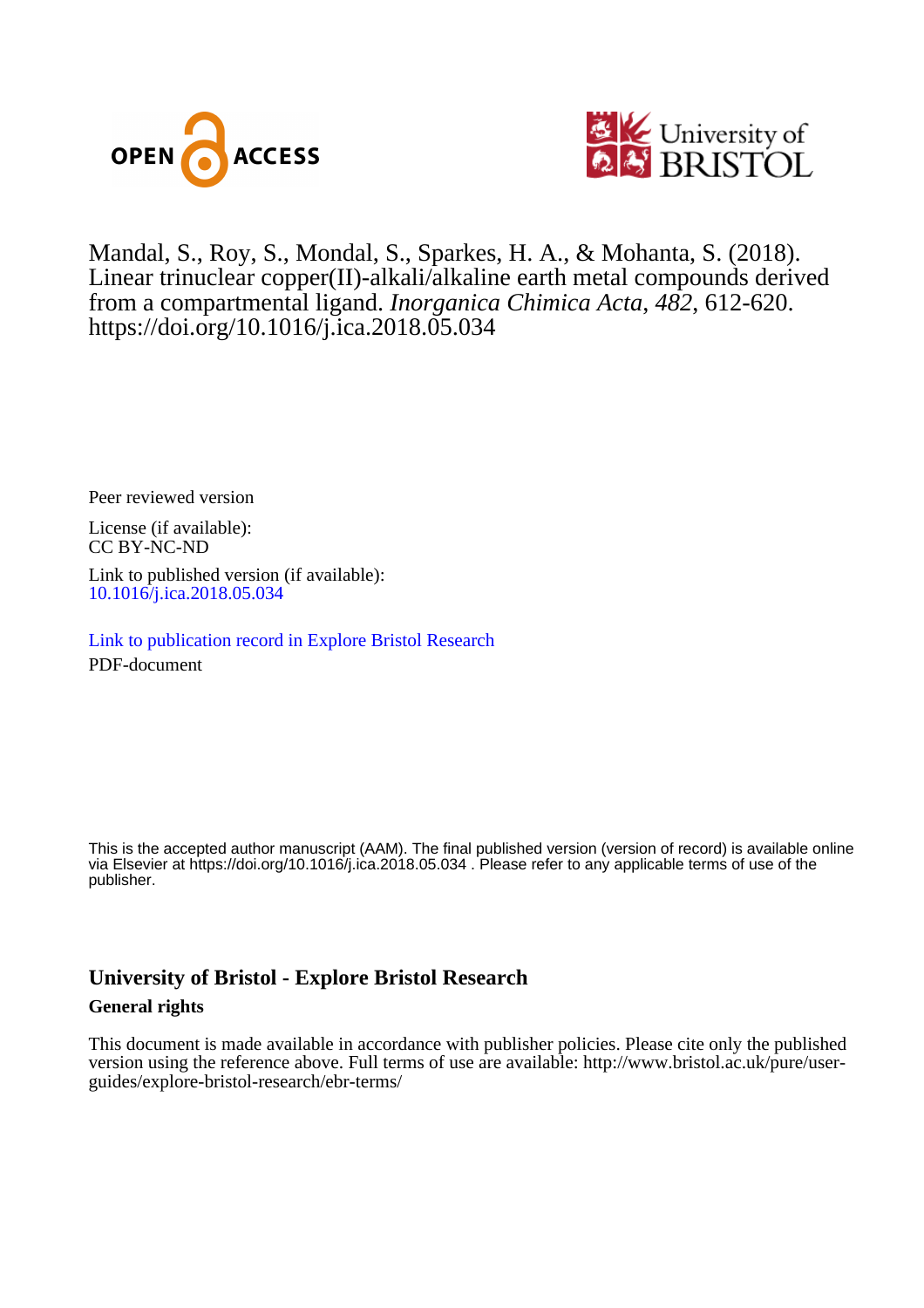# **Linear trinuclear copper(II)-alkali/alkaline earth metal compounds derived from a compartmental ligand**

**Shuvankar Mandal,<sup>a</sup> Shuvayan Roy,<sup>a</sup> Suraj Mondal,<sup>a</sup> Hazel A. Sparkes<sup>b</sup> and Sasankasekhar Mohanta\*,a**

<sup>a</sup>*Department of Chemistry, University of Calcutta, 92 A. P. C. Road, Kolkata 700 009, India*

*b School of Chemistry, University of Bristol,Cantock's Close, Bristol, BS8 1TS, U. K.*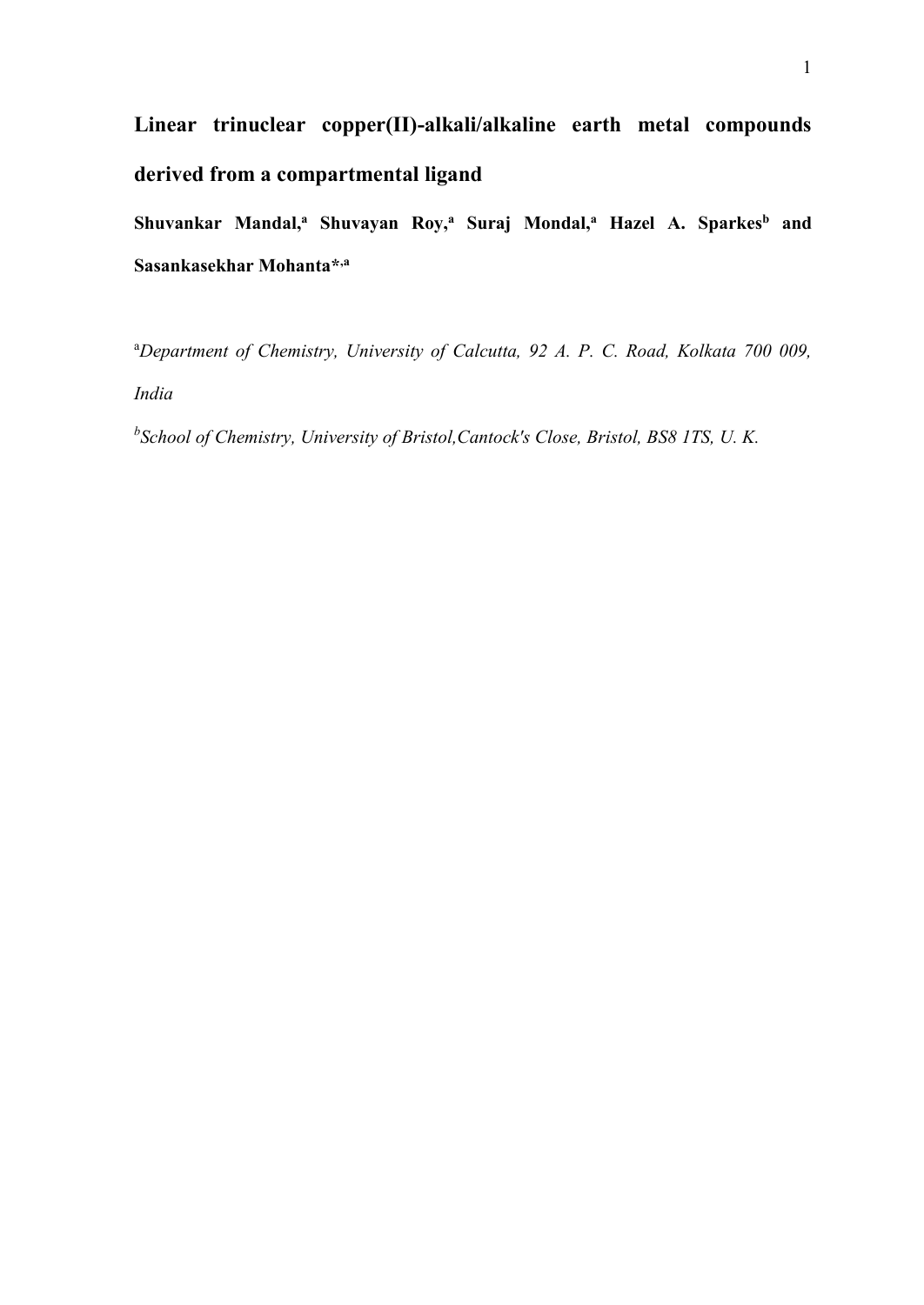### **ABSTRACT**

The work in this investigation deals with syntheses, crystal structures and ESI-MS positive of five compounds of composition  $[(Cu^{II}L)_{2}Na^{I}](ClO_{4})$  (1),  $[(Cu^{II}L)_{2}K^{I}](ClO_{4})$ (2),  $[\{Cu^{II}L(H_2O)\}Ca^{II}(Cu^{II}L)](ClO_4)_2$  (3),  $[(Cu^{II}L)(\mu ClO_4)$ Sr<sup>II</sup>{Cu<sup>II</sup>L(MeOH)<sub>0.6</sub>}](ClO<sub>4</sub>)·1.2MeOH (4) and  $[(Cu^{II}L)(\mu ClO<sub>4</sub>$ )Ba<sup>II</sup>{Cu<sup>II</sup>L(MeOH)}](ClO<sub>4</sub>)·MeOH (**5**), where H<sub>2</sub>L = N,N'-bis(3ethoxysalicylidene)-1,4-butanediamine. The s-block metal ion in all of these five compounds occupies an  $O_8$  (four phenoxo and four ethoxy) site provided by two  $L^{2-}$ ligands. While Na<sup>I</sup>, K<sup>I</sup> and Ca<sup>II</sup> are eight-coordinated, Sr<sup>II</sup> and Ba<sup>II</sup> are nine-coordinated due to additional coordination by an oxygen atom of a bridging perchlorate ligand. In all of 1–5, the two Cu<sup>II</sup> and  $M<sup>VII</sup>$  are positioned in almost linear way (Cu<sup>II</sup>– $M<sup>VII</sup>$ –Cu<sup>II</sup> angle range =  $168.24-175.39^{\circ}$ ). The geometries of the coordination environments have been understood from SHAPE analyses. A disagreement has been observed for the first time between the results of SHAPE analyses and Addison's geometric parameter for the pentacoordinated environment. Some interesting structural features regarding composition, metal-ligand bond lengths and twisting of the aromatic rings have been observed. UV-Vis spectra indicates two d-d absorption of copper(II) centers in each of the five compounds. ESI-MS positive reveals the appearance of some tri/di/mononuclear ions.

*Keywords*: Heterometallic; s-block metal ions; Structural resemblance; Addison parameter; Schiff base ligand

\* Corresponding author. *E-mail address*: sm\_cu\_chem@yahoo.co.in.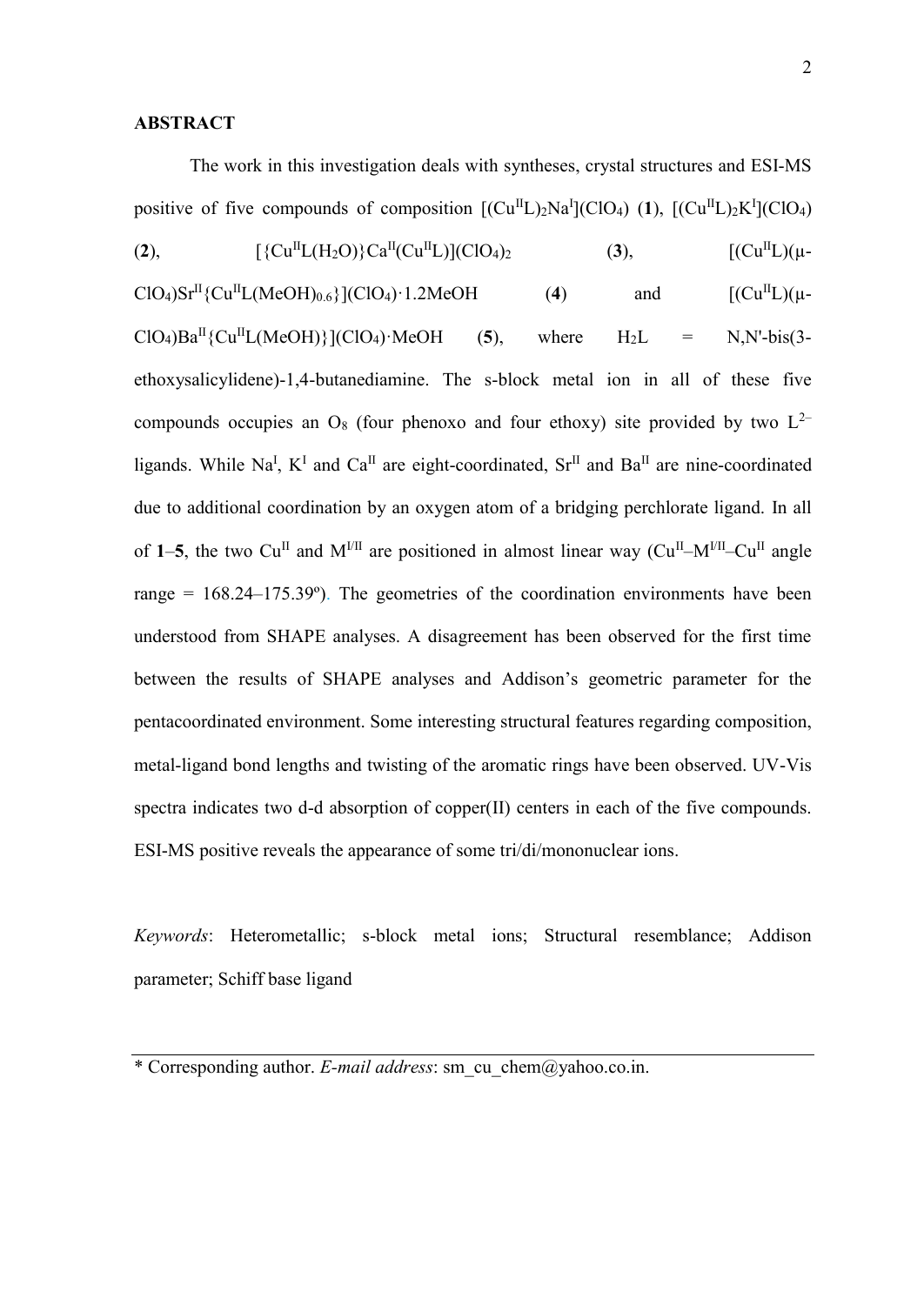## **1. Introduction**

Heterometallic complexes have been extensively explored. A major reason for such exploration is the development of the area of molecular magnetism [1−9]. Another major objective has been to mimic the structures/functions of metallo-proteins having heterometallic active sites [10−13]. A third major objective has been to explore the structural aspects, which includes the following: (i) The variation in nuclearity and structure in the same or closely similar ligand systems by changing the heterometallic combinations [14−21]; (ii) Weak interaction directed self-assemblies including cocrystals [14−18,21]. It is worth mentioning that the paramagnetic-diamagnetic and even diamagnetic-diamagnetic heterometallic systems deserve attention to explore the various types of structural aspects.

Notably, the following Schiff base ligands have been extensively utilized to derive varieties of heterometallic complexes: [2+1] condensation products of an aromatic hydroxyaldehyde (e.g. salicylaldehyde [22−37], 2-hydroxyacetophenone [31,32,37,38−40], 2-hydroxypropiophenone [41−43], 3-methoxysalicylaldehyde [31,44−65], 3-ethoxysalicylaldehyde [14−21,31,45,57,66−81]) and a diamine (e.g. ethylenediamine, 1-methylethylenediamine, 1,1-dimethylethylenediamine, 1,2 diaminocyclohexane, *o*-phenylenediamine, 1,3-diaminopropane, 2,2-dimethyl-1,3 diaminopropane, 1,4-diaminobutane). The synthetic approach involves the isolation of a mononuclear complex (of  $Cu<sup>H</sup>$  or  $Ni<sup>H</sup>$  in most cases) as a metallo-ligand which is then treated with a second metal salt to produce a heterometallic compound. Several  $copper(II)/nickel(II)-second metal ions complexes have been reported from the said$ family of ligands, where the second metal ion is a member of various blocks of the periodic table (s-, p-, d-,  $d^{10}$ , 4f-, 5f-). The types of systems include dinuclear, trinuclear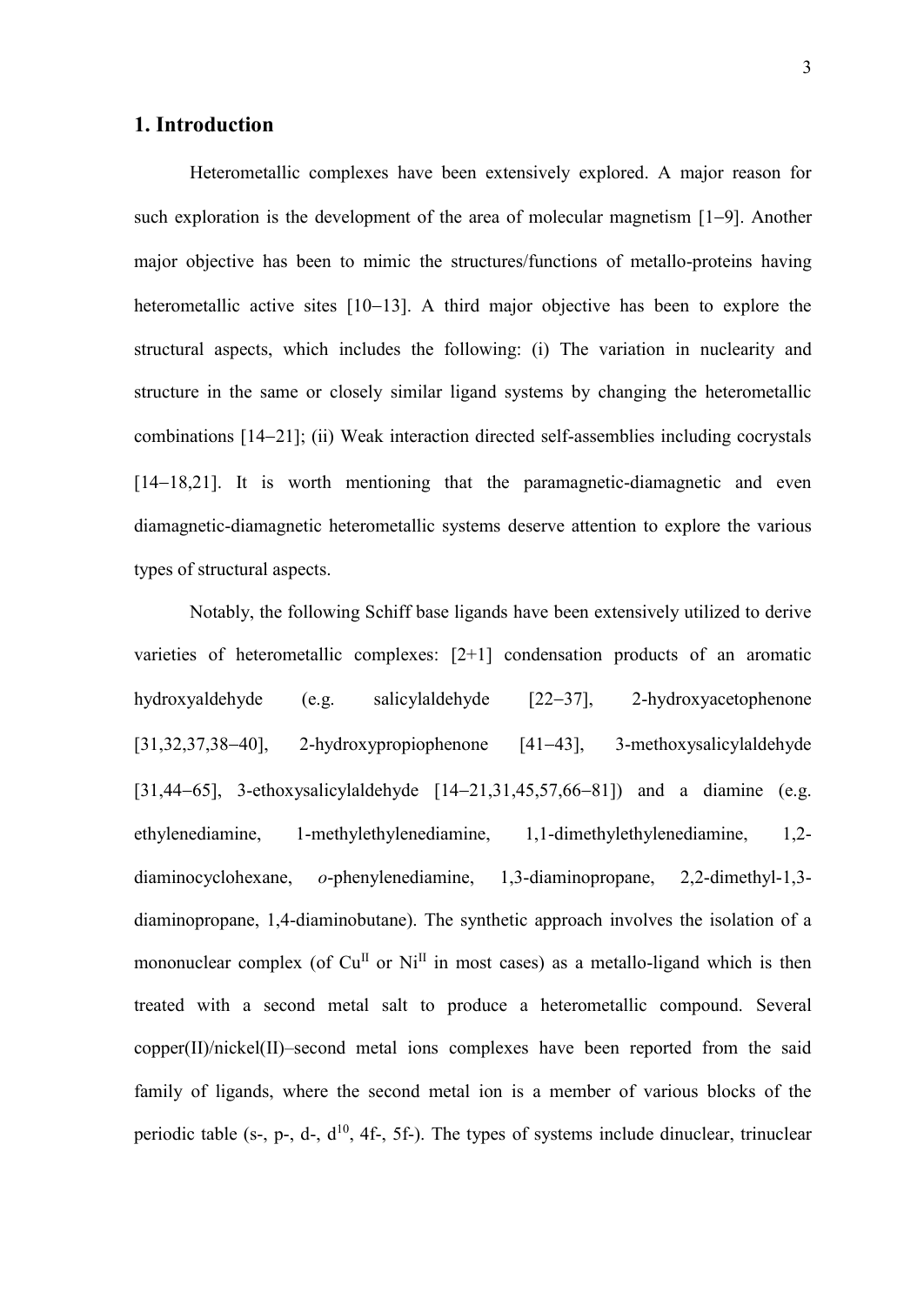(sandwiched and closely linear), tetranuclear including stars, other types of oligonuclear clusters, polymers, discrete and polymeric cocrystals, etc.

We have been working in the above mentioned general area for almost two decades. We have observed that the types of above mentioned ligands with two carbon atoms between the two imine nitrogen atoms have been much more explored in comparison to those ligands having four carbon atoms between the two imine nitrogen atoms [22−28,82−87]. Therefore, we thought to explore the ligand systems with four carbon atoms between the two imine nitrogen atoms and, interestingly, a series of rare family of  $M^{\text{II}}Cu^{\text{II}}$ <sub>3</sub> stars (M = Zn, Cu, Ni, Mn, Cd) were obtained from salicylaldehyde-1,4-diaminobutane ligand [27,28]. The  $Cu<sup>II</sup>Cu<sup>II</sup><sub>3</sub>/Ni<sup>II</sup>Cu<sup>II</sup><sub>3</sub>/Mn<sup>II</sup>Cu<sup>II</sup><sub>3</sub> stars in this series$ exhibit interesting magnetic properties as well. Therefore, we anticipated to get some interesting features with respect to structures or properties in heterometallic complexes from other such ligands. It may be mentioned that metal complexes derived from 3 ethoxysalicylaldehyde-1,4-diaminobutane ligand (Scheme 1) is yet unknown, although its single crystal structure has been reported [88]. As an attempt to explore the metal complexes from this particular ligand for the first time, we chose alkali and alkaline metal ions as the second metal ions. Accordingly, we have isolated five copper(II–s block metal ion complexes. Herein, we report the syntheses, crystal structures, ESI-MS positive and interesting structural features of those five compounds of composition  $[(Cu^{II}L)_{2}Na^{I}](ClO<sub>4</sub>)$  $(1), \quad [({\rm Cu}^{\rm II}L)_2K^{\rm I}]$  $[\{Cu^{II}L(H_2O)\}Ca^{II}(Cu^{II}L)](ClO_4)_2$  (3),  $[\{Cu^{II}L)(\mu ClO_4)$ Sr<sup>II</sup>{Cu<sup>II</sup>L(MeOH)<sub>0.6</sub>}](ClO<sub>4</sub>)·1.2MeOH (4) and  $[(Cu^{II}L)(\mu ClO_4)Ba<sup>H</sup>{Cu<sup>H</sup>L(MeOH)}[ClO_4)·MeOH$  (5).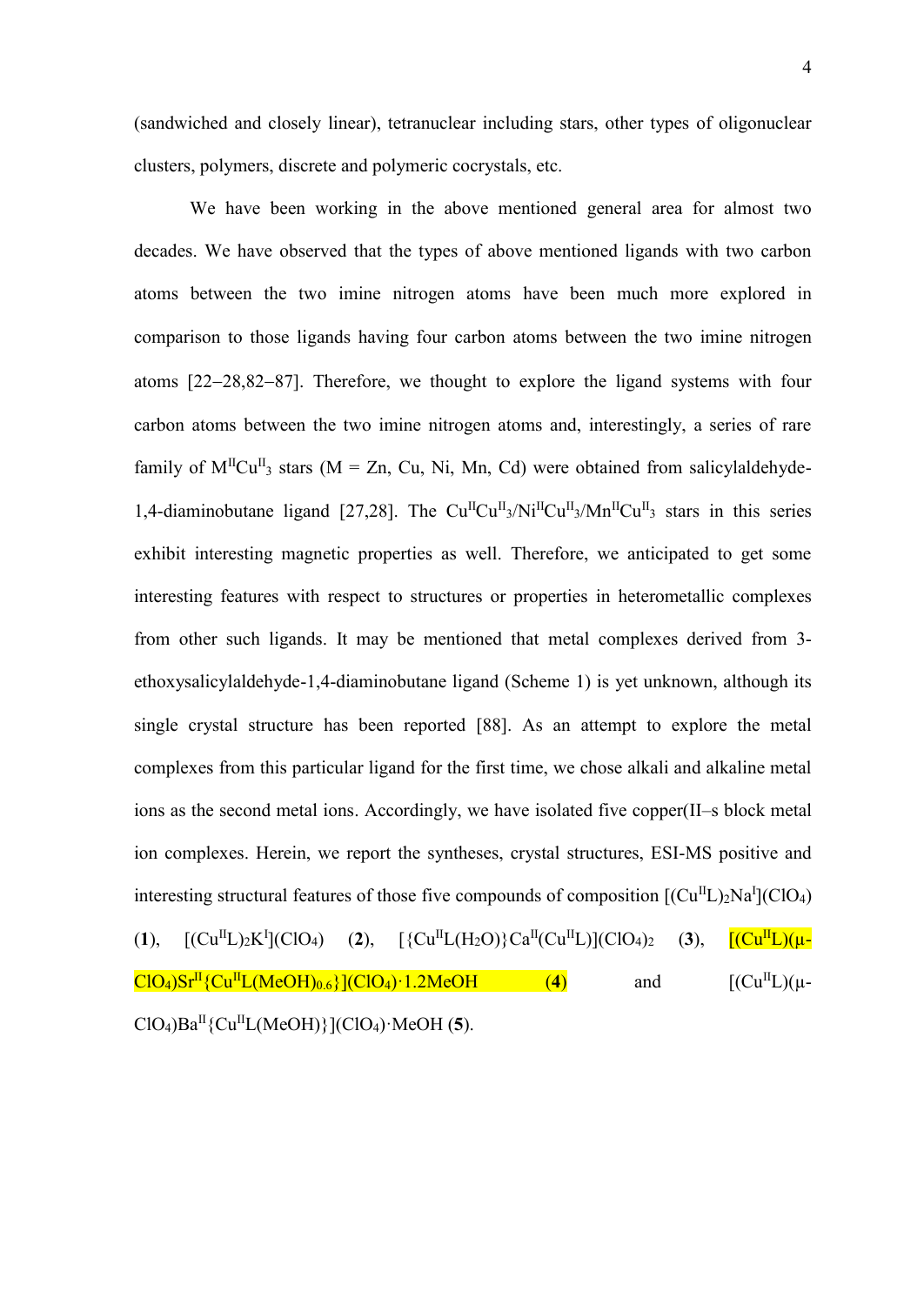# **2. Experimental Section**

**Caution!** *Perchlorate complexes of metal ions with organic ligands are potentially explosive. Only a small amount of material should be prepared, and it should be handled with care*.

#### *2*.*1*. *Materials and Physical Measurements*

All the reagents and solvents were purchased from the commercial sources and used as received. The mononuclear metallo-ligand,  $\lbrack Cu^{II}L \rbrack$ , was synthesized by the reported procedure [28]. Elemental (C, H, and N) analyses were performed on a Perkin-Elmer 2400 II analyzer. FT-IR spectra were recorded in the region 400–4000 cm<sup>-1</sup> on a Bruker-Optics Alpha–T spectrophotometer with samples as KBr disks. Electronic spectra were obtained by using a Shimadzu UV-3600 spectrophotometer. The electrospray ionization mass spectra were recorded on a Waters Xevo G2 QTOF Mass Spectrometer.

#### *2*.*2*. *Syntheses*

$$
[(Cu^{II}L)_{2}Na^{I}](ClO_{4}) (1), [(Cu^{II}L)_{2}K^{I}](ClO_{4}) (2), [(Cu^{II}L(H_{2}O))^{C}Ca^{II}(Cu^{II}L)]^{C}ClO_{4})_{2} (3), [(Cu^{II}L)(\mu-CIO_{4})Sr^{II}^{C}Cu^{II}L(MeOH)_{0.6}]^{C}ClO_{4}) \cdot 1.2MeOH (4) \qquad \text{and} \qquad [(Cu^{II}L)(\mu-CIO_{4})Ba^{II}^{C}Cu^{II}L(MeOH)]^{C}ClO_{4}) \cdot MeOH (5)
$$

These five compounds were prepared following a general procedure, as follows: A methanol solution (5 mL) of the corresponding hydrated metal perchlorate (0.1 mmol) was dropwise added to a stirred suspension of  $\lceil Cu^{II}L \rceil$  (0.090 g, 0.2 mmol) in acetonitrile (10 mL). Then the mixture was heated to obtain almost a clear solution. The mixture was filtered and the filtrate (reddish brown for **1** and **2** and green for **3**−**5**) was kept at room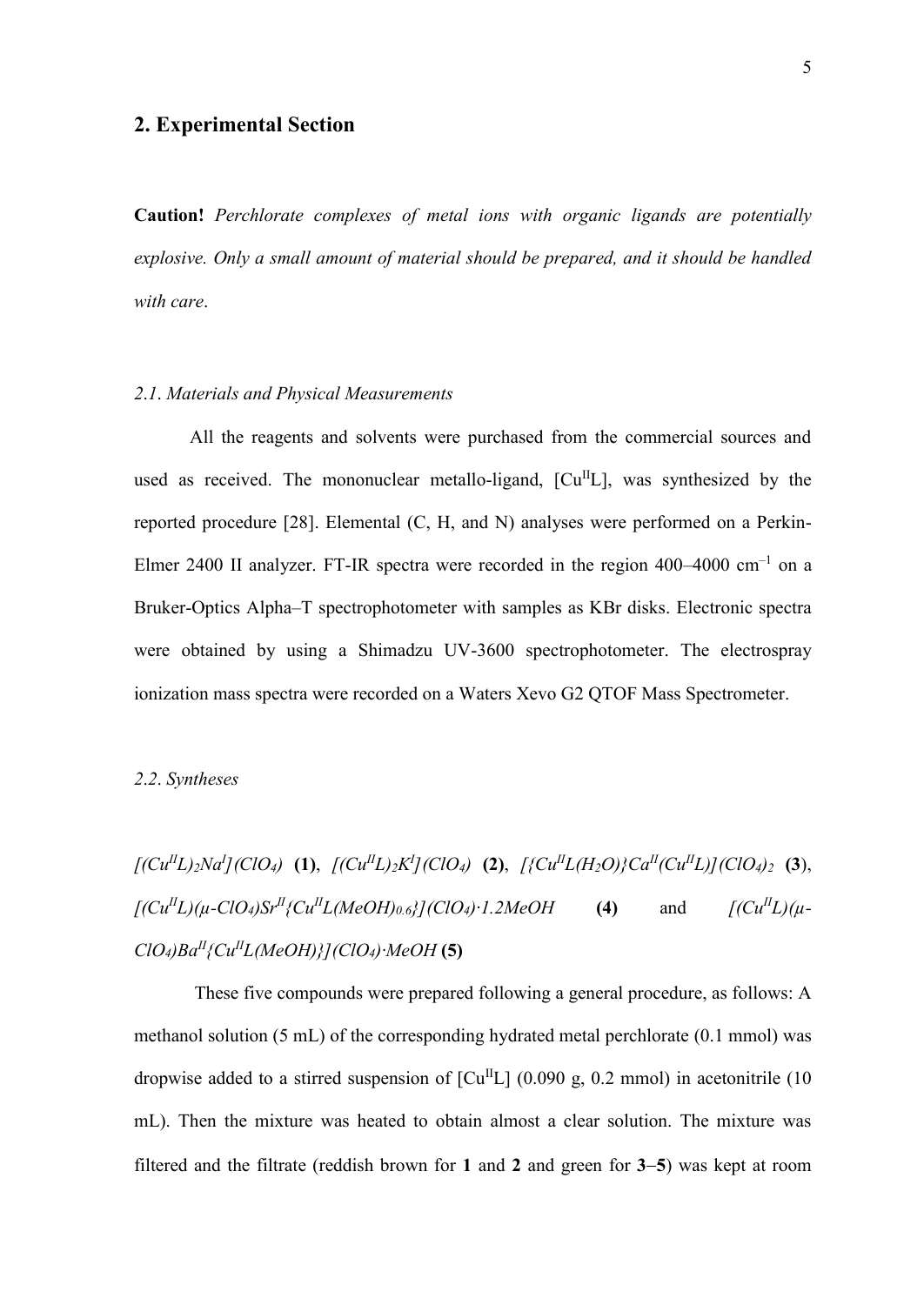temperature for slow evaporation. After a few days, brown (for **1** and **2**) or green (for **3**−**5**) crystalline compounds containing diffraction quality crystals that deposited were collected by filtration, washed with cold 1:1 methanol-acetonitrile and dried in vacuo.

Data for 1: Yield: 0.076 g (75%). Anal Calc. for C<sub>44</sub>H<sub>52</sub>N<sub>4</sub>O<sub>12</sub>ClCu<sub>2</sub>Na: C, 52.09; H, 5.17; N, 5.52. Found: C, 51.79; H, 5.25; N, 5.61. Selected FT-IR data on KBr (cm<sup>-1</sup>): *ν*(C=N), 1612vs; *ν*(ClO<sub>4</sub>), 1088vs and 622w.

Data for 2: Yield: 0.074 g (72%). Anal Calc. for C<sub>44</sub>H<sub>52</sub>N<sub>4</sub>O<sub>12</sub>ClCu<sub>2</sub>K: C, 51.28; H, 5.09; N, 5.44. Found: C, 50.97; H, 4.96; N, 5.35. Selected FT-IR data on KBr (cm<sup>-1</sup>): *ν*(C=N), 1612*vs*; *ν*(ClO<sub>4</sub>), 1082*vs* and 622*w*.

Data for **3**: Yield: 0.092 g (80%). Anal Calc. for C<sub>44</sub>H<sub>54</sub>N<sub>4</sub>O<sub>17</sub>Cl<sub>2</sub>Cu<sub>2</sub>Ca: C, 45.99; H, 4.74; N, 4.88. Found: C, 46.21; H, 4.81; N, 4.77. Selected FT-IR data on KBr (cm<sup>-1</sup>): *ν*(C=N), 1614vs; *ν*(ClO<sub>4</sub>), 1087vs and 624w; *ν*(H<sub>2</sub>O), 3475w.

Data for **4**: Yield: 0.105 g (84%). Anal Calc. for C45.8H59.2N4O17.8Cl2Cu2Sr: C, 44.50; H, 4.83; N, 4.53. Found: C, 44.25; H, 4.94; N, 4.57. Selected FT-IR data on KBr (cm–<sup>1</sup> ): *ν*(C=N), 1617vs; *ν*(ClO4), 1098vs and 623w.

Data for **5**: Yield: 0.103 g (80%). Anal Calc. for  $C_{46}H_{60}N_4O_{18}Cl_2Cu_2Ba$ : C, 42.75; H, 4.68; N, 4.34. Found: C, 43.01; H, 4.77; N, 4.41. Selected FT-IR data on KBr (cm<sup>-1</sup>): *ν*(C=N), 1621vs; *ν*(ClO<sub>4</sub>), 1098vs and 624w.

#### *2*.*3*. *Crystal structure determination of 1*−*5*

The crystallographic data for **1**−**5** are summarized in Table 1. X-ray diffraction data were collected on a Bruker-APEX II CCD diffractometer at 296(2) K using graphite monochromated Mo K $\alpha$  radiation ( $\lambda = 0.71073$  Å). The data were processed using the SAINT [89]. All data were corrected for Lorentz-polarization effects and multi-scan absorption correction were made using SADABS [90]. The structures were solved by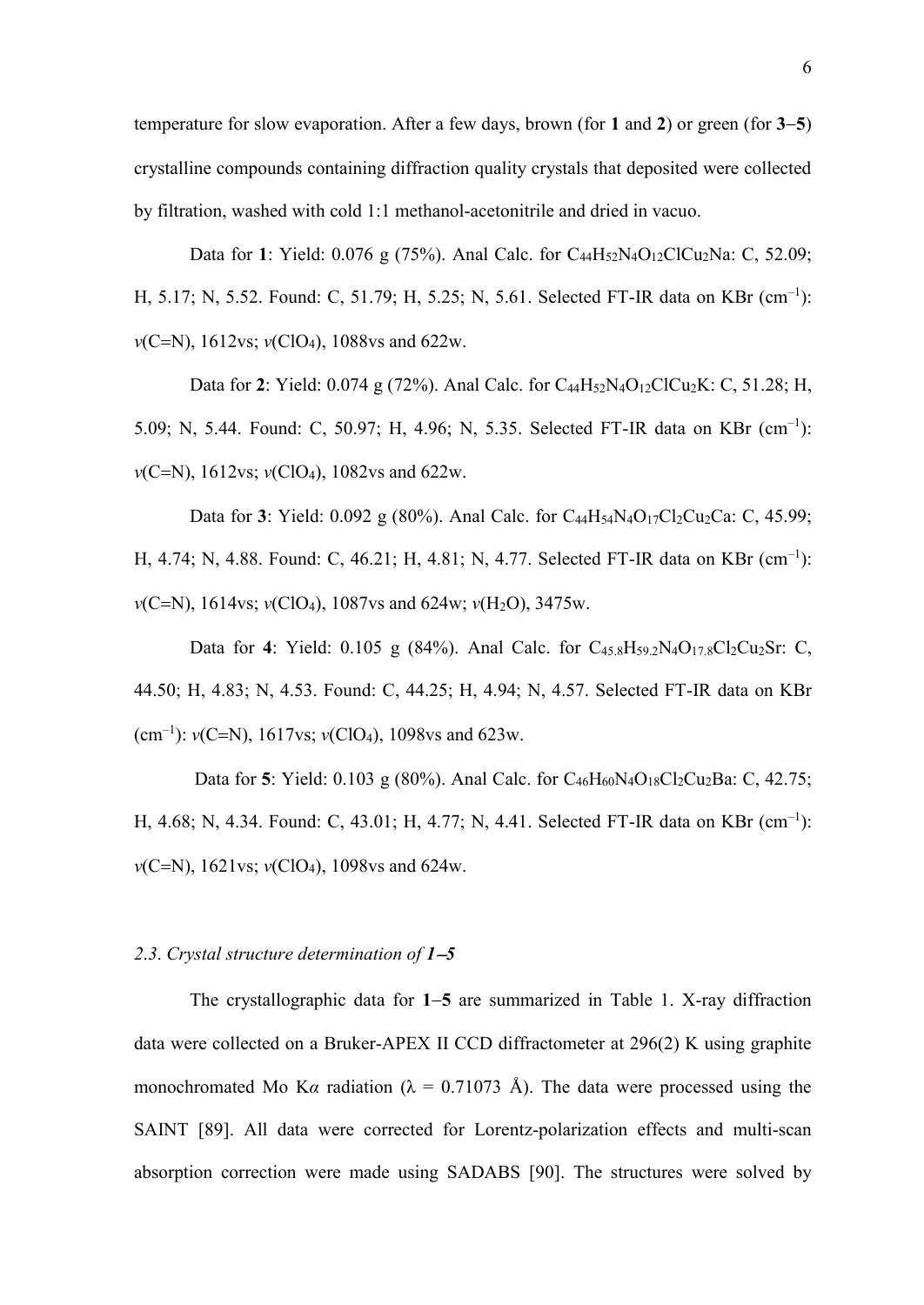direct methods in SHELXS-97 [91] and refined by full-matrix least-squares based on *F* 2 using SHELXL-2015 [92] within Olex2 [93].

All of the non-hydrogen atoms were refined anisotropically. While all of the hydrogen atoms were located geometrically and refined using a riding model. All 5 structures contained disorder. In all cases the occupancies of the disordered pairs or sets of atoms were determined by refining the occupancies with their sum set to equal 1 and refined occupancies are given in brackets below along with details of the disordered atoms and restraints or constraints applied. In the case of **1** one of the carbons of the dimine moiety (C10) was disordered over two positions (73:27) and two carbons of one of the ethoxy groups were also disordered over two positions (83:17). For both sets of disordered atoms restraints were applied to maintain sensible geometric and thermal parameters. For **2** one of the carbons of the dimine moiety (C9) was disordered over two positions (54:46), restraints were applied to maintain similar C-C distances in the dimine backbone. In **3** two of the ethoxy groups were disordered over two positions (74:26 and 54:46), the geometric parameters were restrained to sensible values while the thermal parameters were restrained or constrained to maintain reasonable values. In addition, both of the free  $ClO<sub>4</sub>$  ions showed disorder (52:48 and 62:38), the Cl-O bond lengths were restrained to similar values and the thermal parameters were also restrained to be similar. The structure of **4** showed disorder in three of the ethoxy groups (57:43, 59:41 and 57:43), one of the dimine backbones  $(89:11)$  and the free ClO<sub>4</sub>  $(63:37)$ . In addition, the occupancy of the coordinated MeOH refined to 60% at which it was subsequently fixed. Restraints were applied to maintain sensible geometric and thermal parameters for all of the disordered atoms. The lattice of 4 also contained disordered methanol solvent  $(\sim 2.3)$ methanol per unit cell) that could not be sensibly modelled, the Squeeze routine within Platon [94] was used to remove the contribution of this electron density. The structure of **5**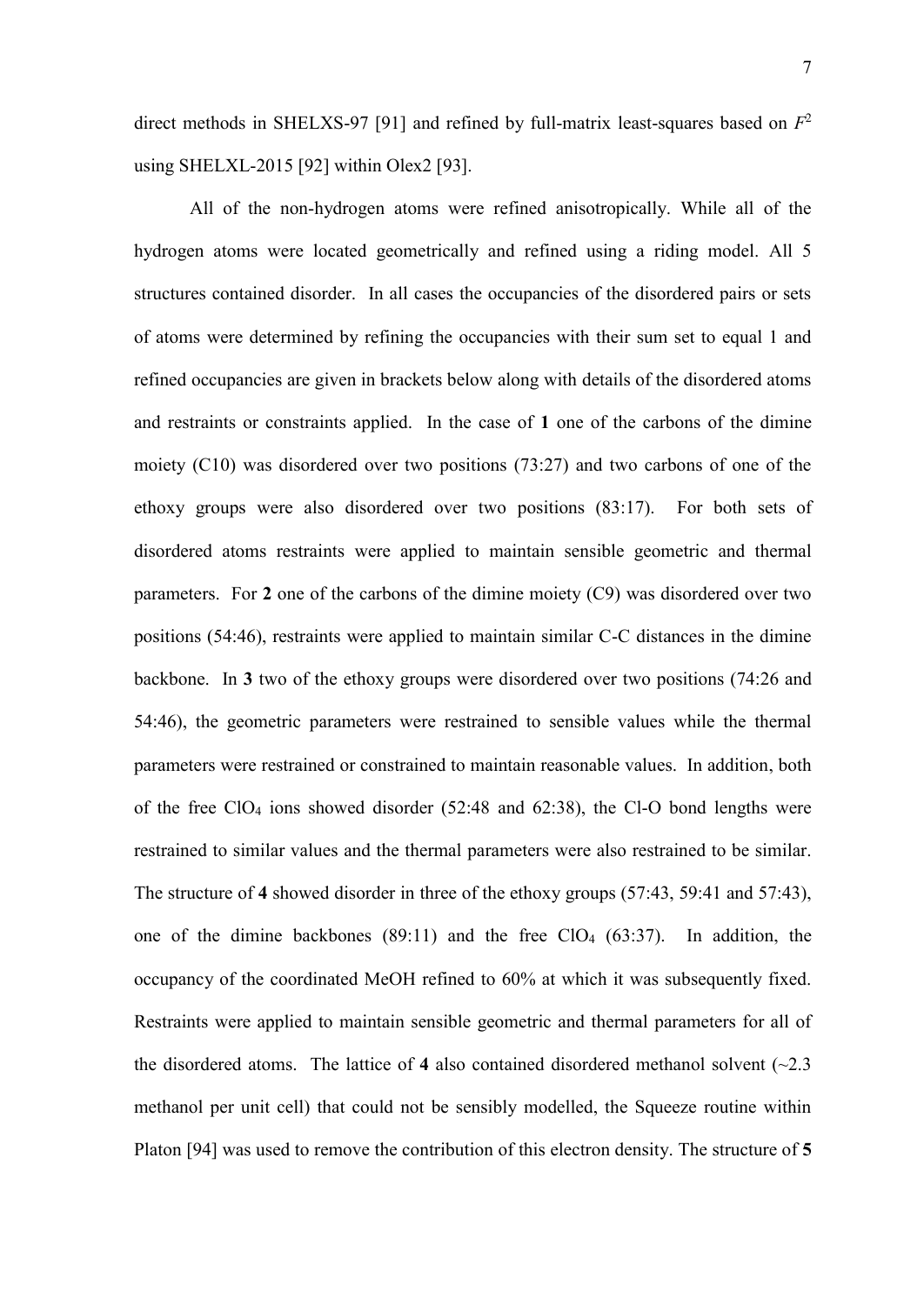showed disorder in two of the ethoxy groups (54:46 and 66:34), the coordinated ClO<sup>4</sup> (76:24), the free ClO<sub>4</sub> (90:10) and one of the methanol in the lattice (51:49), restraints were applied to the bond lengths and restraints and constraints were applied to some of the thermal parameters.

The final refinement converged at the  $R_1$  ( $\frac{1}{2}\sigma(I)$ ) values of 0.0363, 0.0411, 0.0522, 0.0550 and 0.0344 for **1**−**5**, respectively.

## **3. Results and discussion**

#### *3*.*1*. *Syntheses and characterization of 1–5*

The trinuclear  $Cu^{II}M^{VII}Cu^{II}$  compounds  $1-5$  were readily obtained in good yield on treating 2 equivalents of the metallo-ligand  $\lceil Cu^{II}L \rceil$  with 1 equivalent of hydrated perchlorate salts of sodium(I), potassium(I), calcium(II), strontium(II) and barium(II) in methanol. Notably, the same compounds **1**–**5** were obtained by changing the metalloligand : perchlorate salt ratio to 1:1, revealing the tendency of the ligand  $L^{2-}$  to stabilize trinuclear Cu<sup>II</sup>M<sup>I/II</sup>Cu<sup>II</sup> systems (M<sup>I</sup> = Na<sup>I</sup> and K<sup>I</sup>; M<sup>II</sup> = Ca<sup>II</sup>, Sr<sup>II</sup>, Ba<sup>II</sup>).

The characteristic C=N stretching vibration appears as a band of very strong intensity in the range  $1612-1621$  cm<sup>-1</sup> for 1-5. A very strong absorption in the range 1082–1098 cm–<sup>1</sup> and a weakly intense band in the range 622–624 cm–<sup>1</sup> for **1**–**5** arise due to the presence of perchlorate. A weakly intense broader band at  $3475 \text{ cm}^{-1}$  in the spectrum of **3** may be assigned to the water molecule in this compound.

UV-Vis spectra of the methanol solution of **1**–**5** were recorded in the wavelength range 200–900 nm. The spectra of  $2\times10^{-3}$  (M) solutions in the range 550–900 nm and of  $2\times10^{-5}$  (M) solutions in the range 200–500 nm are shown, respectively, in Fig. 1 and Fig. S1. The spectral parameters are listed in Table S1. All the compounds show three bands in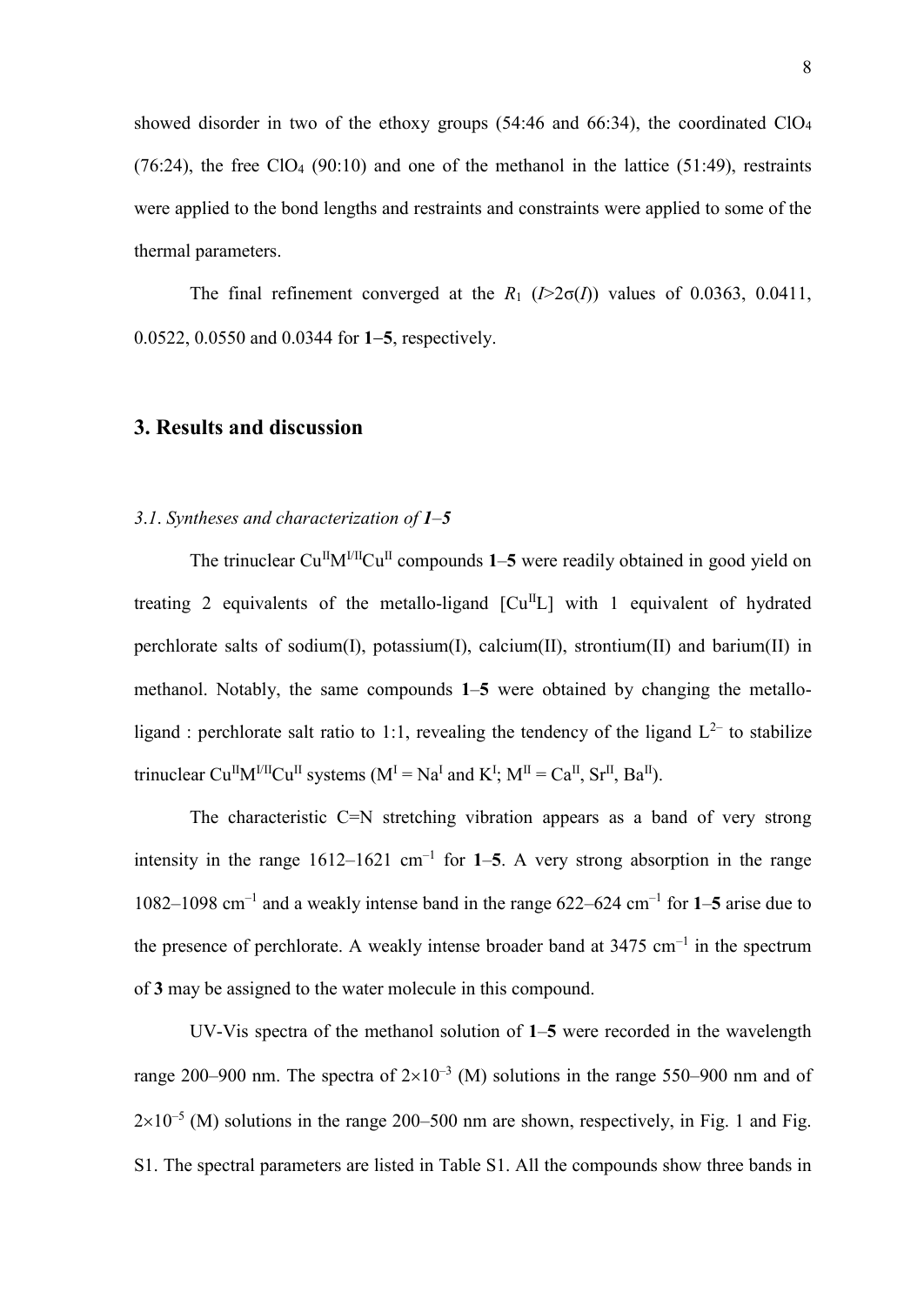the UV region; overall ranges for the three bands in the five compounds are 229–237 nm, 281–284 nm and 361–383 nm. Among these three bands, the two higher energy bands can be assigned to  $\pi \rightarrow \pi^*$  transitions and the lowest can be assigned to phenolate $\rightarrow Cu^{II}$  LMCT transition. At around 610 nm (range 607–614 nm; Table S1), there is a band for **2**–**5** and a shoulder for **1**. Again, all the five compounds have significant absorbance at around 750 nm, which can be taken as a shoulder for the  $Ca^{II}$  (3) and  $Sr^{II}$  (4) compounds. Clearly, two d-d absorptions of  $Cu<sup>H</sup>$  centers appear in all the five compounds because of appreciable distortion of the copper(II) geometry and the presence of two types of copper(II) centers.

#### *3*.*2*. *ESI-MS (positive) studies of 1–5*

ESI-MS (positive) of the methanol solutions of **1**–**5** have been recorded. The observed and simulated spectra are shown in Fig. S2 (for **1**), Fig. S3 (for **2**), Fig. S4 (for **3**), Fig. S5 (for **4**) and Fig. S6 (for **5**). The species appeared in the spectra of all of **1**–**5** are listed in Table 2 (without drawing) and Table S2 (with drawing). The line-to-line separation in a peak for the dipositive and monopositive ions are 0.5 and 1.0, respectively.

Corresponding to the original composition in terms of nuclearity, one or more trinuclear  $\text{[Cu}^{\text{II}}_{2}\text{M}^{\text{VII}}\text{]}^{+/2+}$  species appear in the spectra of all the five compounds; the types of composition of such species are  $[(Cu^{II}L)_{2}Na^{I}]^{+}$  (IV) for the  $Cu^{II}{}_{2}Na^{I}$  compound 1,  $[(Cu^{II}L)_{2}K^{I}]^{+}$  (V) for Cu<sup>II</sup><sub>2</sub>K<sup>I</sup> compound 2,  $[(Cu^{II}L)_{2}Ca^{II}]^{2+}$  (VI) for Cu<sup>II</sup><sub>2</sub>Ca<sup>II</sup> compound 3,  $[({\rm Cu}^{\rm II}L)_2{\rm Sr}^{\rm II}]^{2+}$  (VII) for  ${\rm Cu}^{\rm II}{}_2{\rm Sr}^{\rm II}$  compound 4 and  $[({\rm Cu}^{\rm II}L)_2{\rm Ba}^{\rm II}]^{2+}$  (VIII) and  $[({\rm Cu}^{\rm II}L)_2{\rm Ba}^{\rm II}({\rm ClO}_4)]^+$  (IX) for  ${\rm Cu}^{\rm II}{}_2{\rm Ba}^{\rm II}$  compound 5. Notably, sodium(I) containing ion of composition  $[(Cu^{II}L)_{2}Na^{I}]^{+}$  (IV) appears not only in the spectra of the sodium(I) analogue **1** but also in the spectra of the other four compounds **2**–**5**. Another species, a dinuclear ion containing copper(II) and sodium(I) of composition  $\left[\mathrm{Cu}^{\mathrm{II}}\mathrm{L}\mathrm{Na}^{\mathrm{I}}\right]^{+}$  (III) appears in the spectra of the Na<sup>I</sup> (1), K<sup>I</sup> (2) and Sr<sup>II</sup> (4) analogues. The spectra of 2, 3 and 4 exhibit a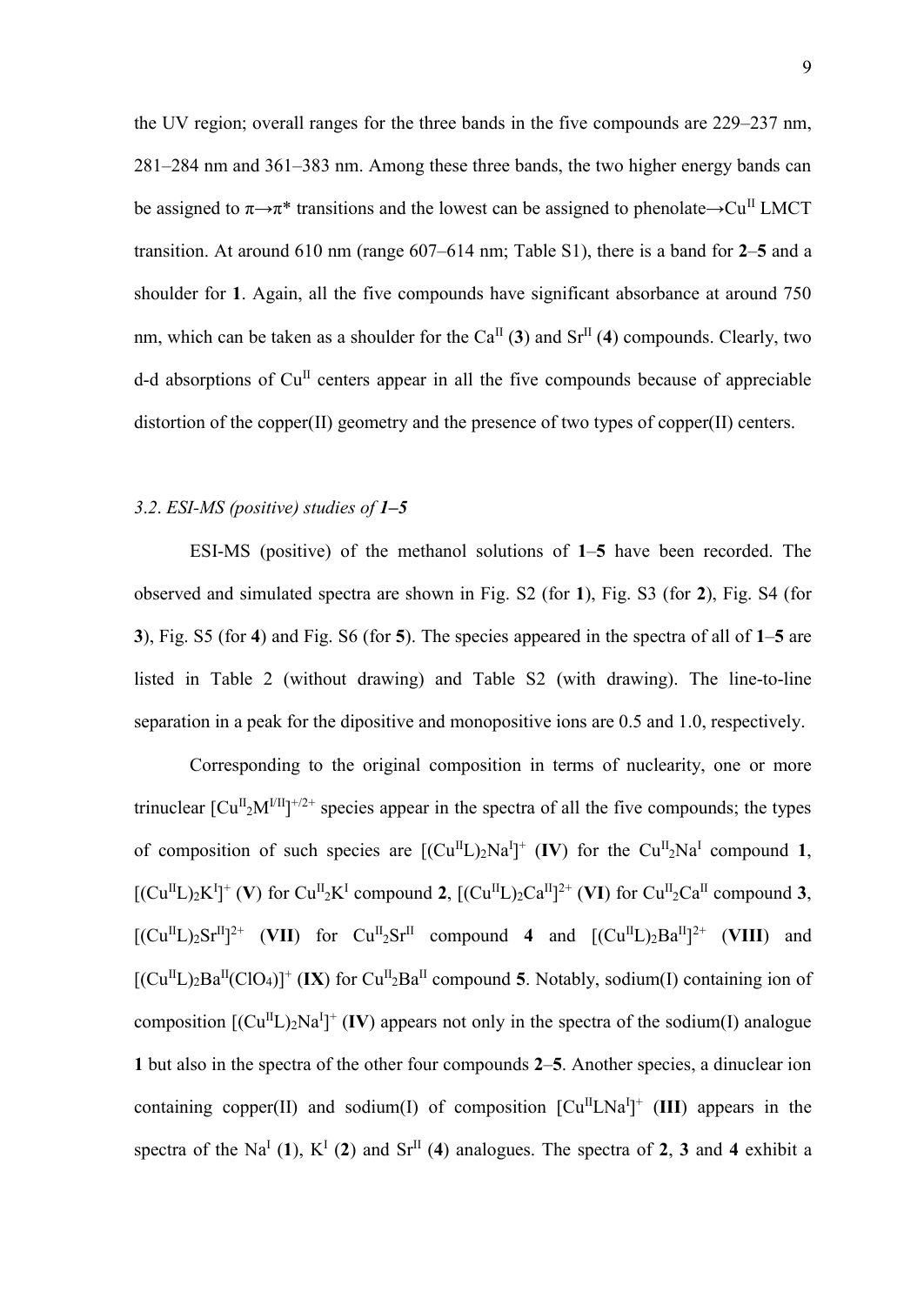dicopper(II) ion of composition  $[(Cu^{II}L)_{2} \cdot H^{+}]^{+}$  (II). Finally, a monocopper(II) ion of composition  $\left[\mathrm{Cu}^{\mathrm{II}}\mathrm{L}\cdot\mathrm{H}^{\dagger}\right]^{+}(\mathbf{I})$  is observed in the spectra of all the five compounds.

## *3*.*3*. *Description of crystal structures of 1–5*

The crystal structures of the five compounds  $[(Cu^{II}L)_{2}Na^{I}](ClO_4)$  (1),  $[{\rm [Cu^{II}L)_2K^I}$  $(2)$ ,  $[\{Cu^{II}L(H_2O)\}Ca^{II}(Cu^{II}L)](ClO_4)_2$  (3),  $[\{Cu^{II}L)(\mu ClO_4)$ Sr<sup>II</sup>{Cu<sup>II</sup>L(MeOH)<sub>0.6</sub>}](ClO<sub>4</sub>)·1.2MeOH (4) and  $[(Cu^{II}L)(\mu ClO<sub>4</sub>$  $Ba<sup>II</sup>$ {Cu<sup>II</sup>L(MeOH)}](ClO<sub>4</sub>)·MeOH (5) are shown in Fig. 2–6, respectively. The structures reveal that these are trinuclear  $Cu^{II}M^{I}Cu^{II}$  (M = Na for 1 and K for 2) or  $Cu<sup>H</sup>M<sup>H</sup>Cu<sup>H</sup>$  (M = Ca for **3**, Sr for **4** and Ba for **3**) compounds containing two deprotonated compartmental Schiff base ligands,  $L^{2-}$ . The N(imine)<sub>2</sub>O(phenoxo)<sub>2</sub> compartment of each of the two  $L^{2-}$  ligands is occupied by a copper(II) ion in all of  $1-5$  to form two  $\lbrack Cu^{II}L \rbrack$ moieties. These two mononuclear copper(II) moieties are placed in such a way that an  $O_8$ site  $((O(phenoxo)<sub>2</sub>O(ethoxy)<sub>2</sub>)<sub>2</sub>)$  is generated, which, in turn, accommodates the mono or divalent s-block metal ion (Na<sup>I</sup>, K<sup>I</sup>, Ca<sup>II</sup>, Sr<sup>II</sup> and Ba<sup>II</sup> for 1–5, respectively) to form a nearly linear  $Cu^{II}M^{VII}Cu^{II}$  trinuclear system (the  $Cu^{II}-M^{VII}-Cu^{II}$  angles in 1–5 are, respectively, 169.11º, 169.06º, 175.39º, 172.63º and 168.24º). Clearly, four phenoxo and four ethoxy oxygen atoms of two  $L^{2-}$  are coordinated to the second or central metal ion. **1** as well as **2** contains one perchlorate moiety, while each of **3**–**5** contains two perchlorate moieties. The perchlorate moiety in **1** and **2**, both perchlorate moieties in **3** and one of the two perchlorate moieties in **4** and **5** is or are present as anion(s), while the second perchlorate moiety in the latter two compounds acts as a bridging ligand to one copper(II) ion and the central metal ion  $(Sr^{\text{II}}$  or  $Ba^{\text{II}})$ . Due the bridging perchlorate ligand in 4 and 5, the Sr<sup>II</sup> center in 4 and  $Ba<sup>II</sup>$  center in 5 are nine-coordinated, while the Na<sup>I</sup>, K<sup>I</sup> and Ca<sup>II</sup>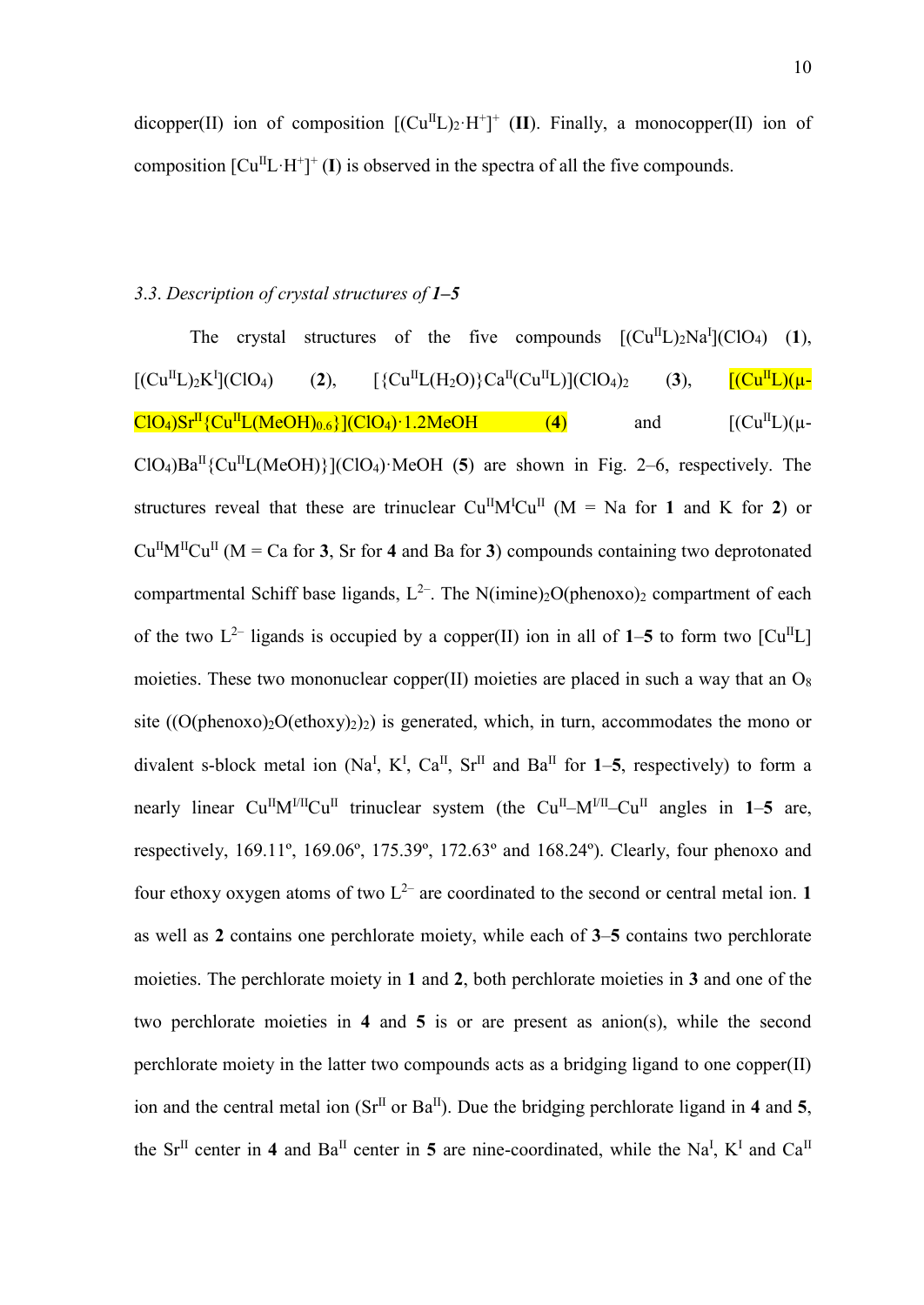centers in **1**, **2** and **3**, respectively, are eight-coordinated. Both copper(II) centers in both **1** and **2** and one copper(II) center (Cu2) in **3** are four-coordinated, while the second copper(II) center (Cu1) in **3** and both copper(II) centers in both **4** and **5** are pentacoordinated; the fifth coordination position is satisfied by a water oxygen atom for Cu1 in **3**, fractional (0.6) methanol oxygen atom for Cu2 in **4**, one methanol molecule in **5** and one bridging perchlorate oxygen atom for Cu1 in **4** and **5**. While **1**–**3** contain no solvent of crystallization, **4** and **5** have, respectively, 1.2 and 1.0 methanol molecules as solvent of crystallization.

The results of SHAPE [95,96] analyses on the copper(II) coordination environment in **1**–**5** are listed in Tables S3 and S4. As already mentioned, two copper(II) centers in both **1** and **2** and one copper(II) center (Cu2) in **3** are tetracoordinated. For both copper(II) centers in each of **1** and **2**, two largest bond angles are deviated significantly from the ideal square planar geometry (by around 24–33º in **1** and by around 25–35º in **2**), revealing significant tetrahedral distortion from square planar geometry. SHAPE [95,96] analyses reveal that although the 'best ideal' geometry is square planar for the copper(II) centers in **1** and **2**, the deviation from the 'best ideal' geometry is significant (range is 6.123–6.601; deviation should be zero for the ideal case); the geometries should be considered as around 57.8–59.4% square planar and around 40.6–42.2% tetrahedral. In contrast, the two largest bond angles (*ca*. 162 and 165º) for Cu2 environment in **3** are much less deviated from the ideal values, revealing much less tetrahedral distortion. In fact, a SHAPE [95,96] analysis reveals smaller deviation (value = 1.955) from square planar geometry and around 23% weightage of tetrahedral geometry.

The Addison's geometric parameter,  $\tau$  ( $\alpha$ - $\beta$ /60, where  $\alpha$  is the largest angle and  $\beta$ is the second largest angle in the coordination environment) values of the pentacoordinated copper(II) centers, Cu1 in **3**, Cu1 and Cu2 in **4** and Cu1 and Cu2 in **5**,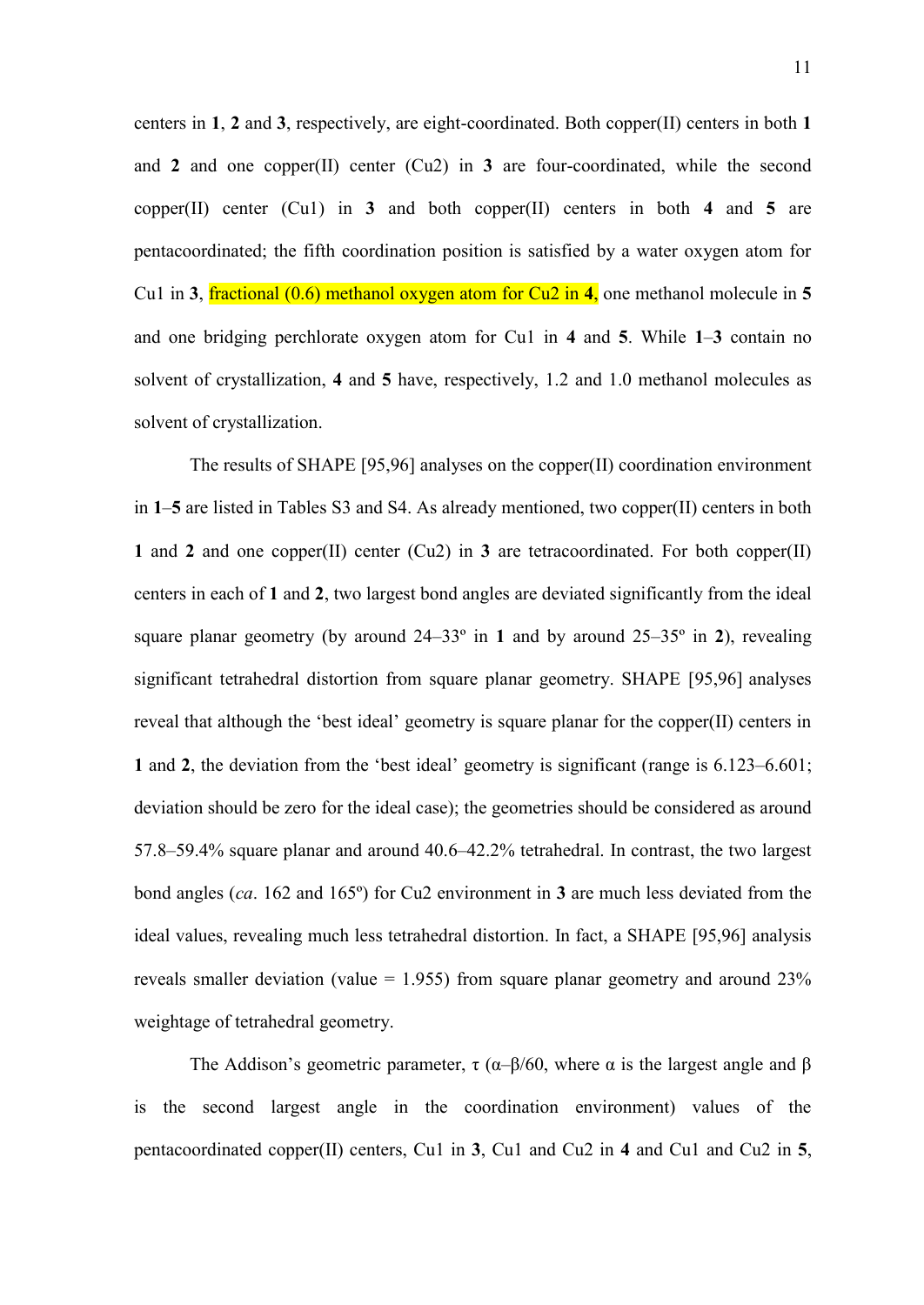are, respectively, 0.19, 0.24, 0.14, 0.28 and 0.34 (Table S4), indicating that the geometry in all these cases should be taken as distorted square pyramidal [97]. A SHAPE [95,96] analysis on the Cu1 environment in **3** also reveals that 'most ideal' is square pyramidal (Table S4). In contrast, SHAPE analyses reveal that the geometries of the other four pentacoordinated cases (Cu1 and Cu2 in both **4** and **5**) are trigonal bipyramidal, revealing a contradiction between SHAPE [95,96] analyses and Addison's geometric parameter.

The selected bond lengths and angles for the copper(II) centers in **1**–**5** are listed in Tables 3, and S5–S7. The Cu–N(imine) bond distances for a particular copper(II) environment are clearly longer than the corresponding Cu–O(phenoxo) bond distances. In contrast the Cu–O(water/methanol/perchlorate) bond distance for the pentacoordinated copper(II) center is significantly longer, as expected due to Jahn-Teller distortion.

SHAPE [95,96] analyses for the coordination environment of the s-metal ion have also been carried out (Tables S8 and S9). The analyses reveal that the 'most ideal' geometry for the octa-coordinated  $Na<sup>I</sup>$  in 1 and  $K<sup>I</sup>$  in 2 is cube, although the deviation from the 'most ideal' geometry from the ideal cube is significantly greater, 6.576 and 7.287, respectively. On the other hand, a SHAPE [95,96] analysis reveals that 'most ideal' geometry for the octa-coordinated  $Ca^{II}$  center in **3** is biaugmented trigonal prism and the deviation value (3.616) here is much smaller than those in the cases of Na<sup>I</sup> or K<sup>I</sup>. SHAPE [95,96] analyses on the nine-coordinated environment of  $\text{Sr}^{\text{II}}$  in 4 and  $\text{Ba}^{\text{II}}$  in 5 reveal that the 'most ideal' geometry in both cases is muffin with deviation values 3.304 and 6.162, respectively.

The selected bond lengths and the ranges of bond angles around the central metal ion in **1**–**5** are listed in Table 3, while the individual bond angles in the environments are listed in Tables S10 and S11. The order of ionic radii (r) of the central metal ion in **1**–**5** is  $K^I$  (8-coordinated; r = 1.51 Å) > Ba<sup>II</sup> (9-coordinated; radius = 1.47 Å) > Sr<sup>II</sup> (9-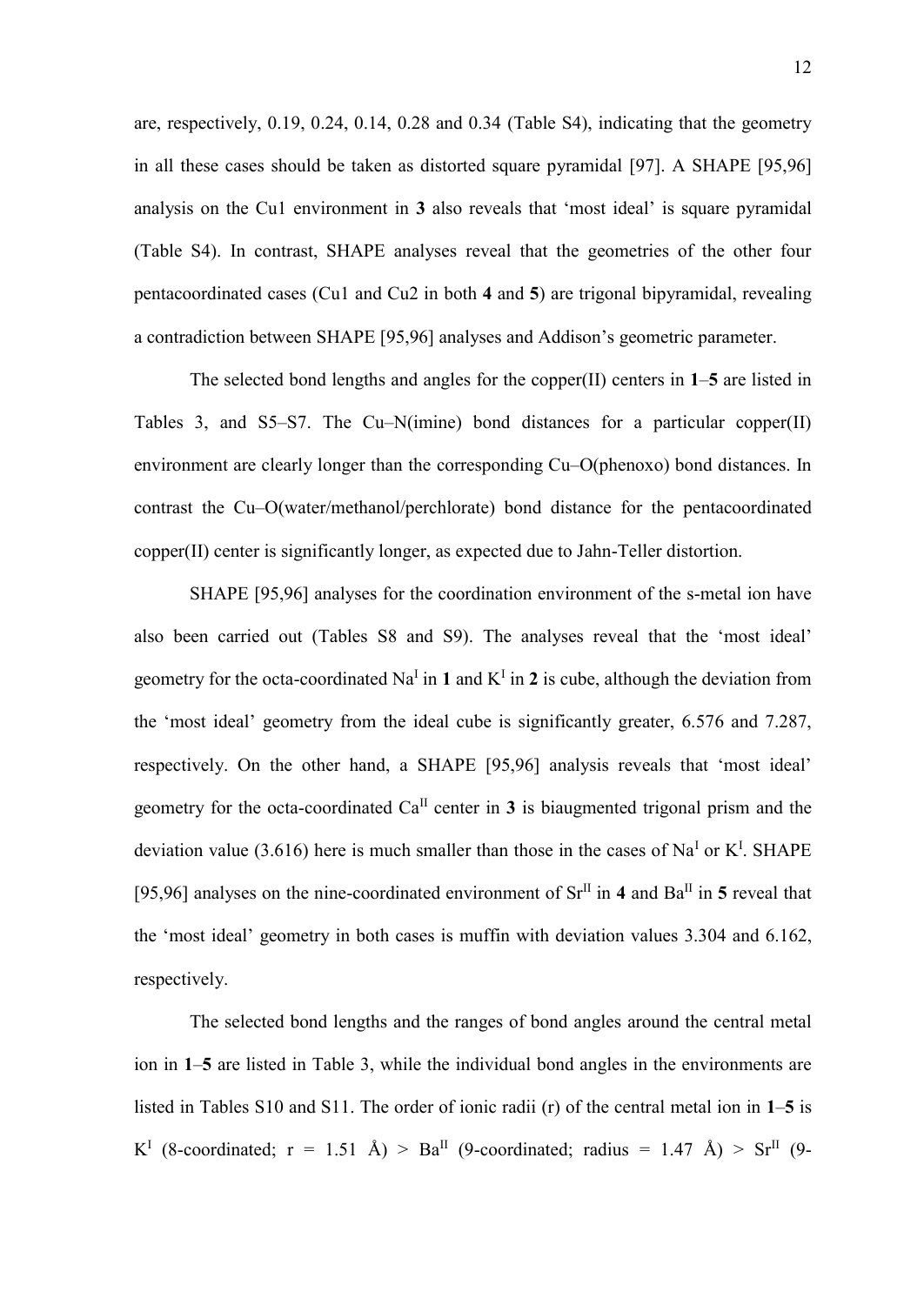coordinated;  $r = 1.31 \text{ Å}$ ) > Na<sup>I</sup> (8-coordinated;  $r = 1.18 \text{ Å}$ ) > Ca<sup>II</sup> (8-coordinated;  $r = 1.12$ Å) [98]. However, the similar trend in the corresponding bond distances does not in general take place in **1**–**5**. It is not surprising because of the following reasons: (i) There exists a difference in coordination number of the cental metal ion – octa-coordinated in **1**– **3**, nine-coordinated in **4** and **5**; (ii) One perchlorate moiety bridges one copper(II) and the central metal ion in **4** and **5**, while no such bridge is present in **1**–**3**; (iii) There exists a difference in coordination geometry – the 'most ideal' geometry is cube for Na<sup>I</sup> and  $K^I$ , biaugmented trigonal prism for Ca<sup>II</sup> and muffin for  $Sr^{II}$  and  $Ba^{II}$ . Anyway, as environments of Na<sup>I</sup> and  $K<sup>I</sup>$  are similar, as are those of Sr<sup>II</sup> and Ba<sup>II</sup>, the following trends are at least expected for the corresponding bond lengths:  $Ba^{II} - O > Sr^{II} - O$  and  $K^{I} - O > Na^{I} - O$ . In fact, all corresponding bond lengths in 4 and 5 follow the expected order of  $Ba<sup>H</sup>$ -O >  $Sr<sup>H</sup>$ -O. Regarding  $K^I$  in 2 and  $Na^I$  in 1, the bond lengths involving  $K^I$  in 2 is significantly longer than those involving  $Na<sup>I</sup>$  in 1 for some bonds (M-O1, M-O2, M-O5, M-O6, M-O8) but not for all the bonds; surprisingly, one K–O bond length (M–O3) is only slightly longer (by 0.042 Å) and two K–O bond lengths  $(M–O4, M–O7)$  are even shorter (by 0.024 Å and 0.0104 Å, respectively) than the corresponding Na–O bond lengths.

As K<sup>1</sup> (8-coordinated;  $r = 1.51$  Å) is significantly larger than that of Na<sup>1</sup> (8coordinated;  $r = 1.18$  Å) and the two metal ions occupy the similar  $O_8$  site, it is expected that the overall twisting of the two molecules would be different. On the contrary, the twisting may be taken as practically identical, as evidenced by the close values of dihedral angles between the two aromatic rings in each of the two ligands in the two compounds (54.76º and 59.31º in **1**; 55.18º and 55.68º in **2**). In each of **4** and **5**, one can expect appreciably different amount of twisting in two  $Cu<sup>H</sup>M<sup>H</sup>$  parts as there is a bridging perchlorate in one part but no such bridge in the second. In fact, such an expected situation occurs in the  $Ba^{II}$  analogue 5 where the dihedral angle (62.76°) between the two phenyl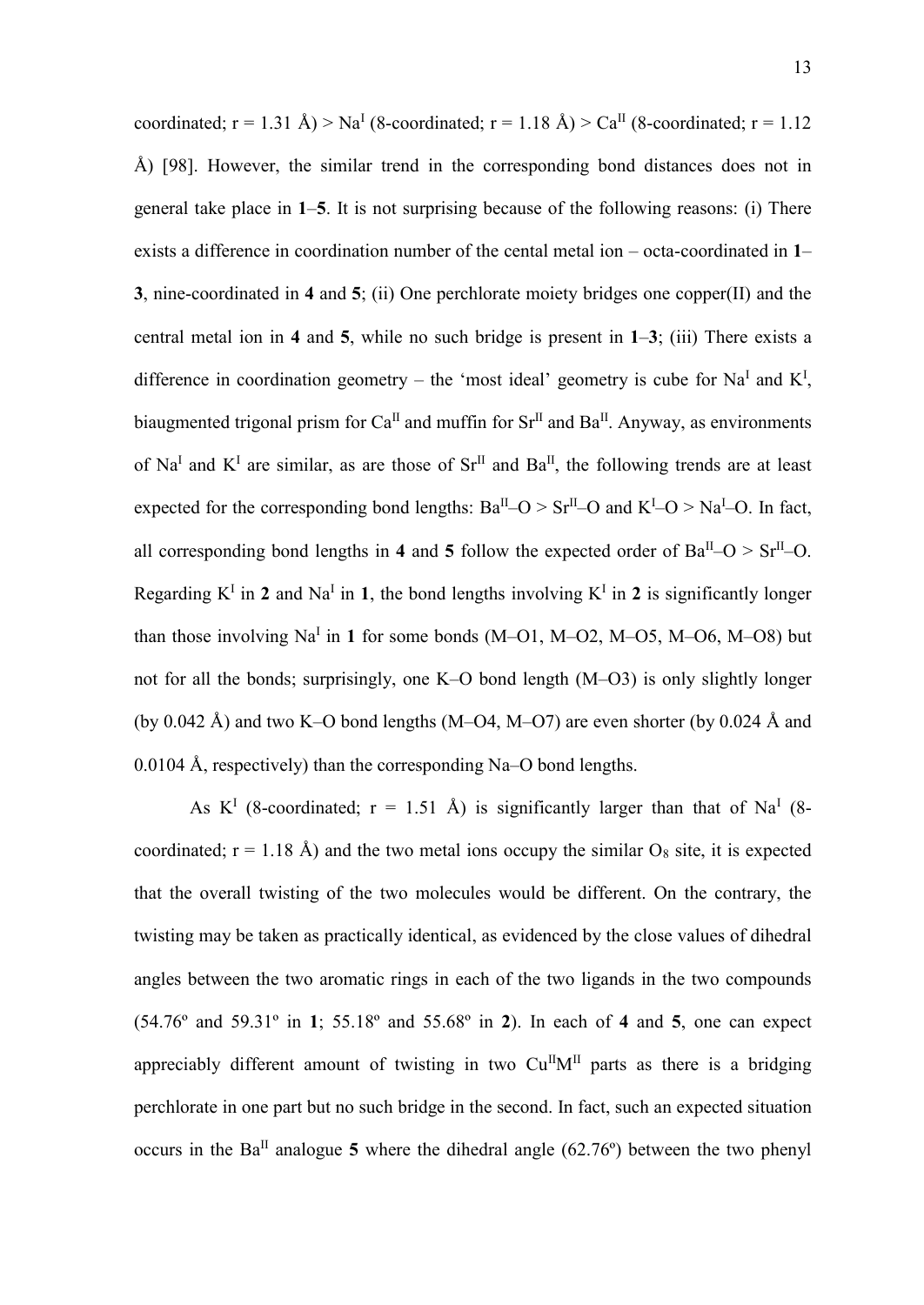rings of one  $L^{2-}$  (perchlorate bridge part) is much greater than that (23.96°) in the second part. In contrast, two parts of the Sr<sup>II</sup> analogue 4 are more or less similarly twisted (the dihedral angle values are 42.09° and 42.30°). Regarding twisting of the Ca<sup>II</sup> analogue 3 it is least twisted in this series of five compounds; the dihedral angles between the aromatic rings of each of the two ligands are the smallest, 29.39º and 25.37º.

As the arrangement of the three metal ions in all of **1**–**5** is nearly linear with the sblock metal ion as the central member (*vide supra*), it is obvious that these compounds are not sandwiched systems, which can also be understood from almost perpendicular disposition of the two  $O(\text{phenoxo})_2O(\text{ethoxy})_2$  compartments; the range of the dihedral angle between the two least squares  $O_4$  planes in  $1-5$  is  $81.02^\circ - 88.19^\circ$ .

## *3*.*4*. *Significant aspects in the composition and structures of 1–5*

Previously published copper(II)–s block metal ion and nickel(II)–s block metal ion complexes derived from single- or double-compartmental Schiff base ligands are listed in Tables S12 and S13 in Supporting Information. The ligands mentioned in Tables S12 and S13 are illustrated in Table S14. Sixteen ligands  $(H_2L<sup>I</sup> - H_2L<sup>XVI</sup>)$  have been previously utilized to isolate copper(II)–s block metal ion complexes. Of those, complexes of only one s-block metal ions are known for nine ligands  $(H_2L^I, H_2L^{II}, H_2L^{IV}, H_2L^{V}, H_2L^{IX}, H_2L^{X},$  $H_2L^{XI}$ ,  $H_2L^{XV}$  and  $H_2L^{XVI}$ ), so there is no scope of comparison of second metal ion dependent composition or structure in these cases. On the other hand, systems with more than one s block metal ions have been derived or have been possible to derive from remaining seven ligands ( $H_2L^{III}$ ,  $H_2L^{VI}$ ,  $H_2L^{VII}$ ,  $H_2L^{VIII}$ ,  $H_2L^{XII}$ ,  $H_2L^{XIII}$  and  $H_2L^{XIV}$ ). The similarities and differences of the copper(II)–s-block metal ion and nickel(II)–s-block metal ion complexes for different s-block metal ions are concisely mentioned in Table S15. In some cases, similarities in nuclearities are observed in the compounds or the basic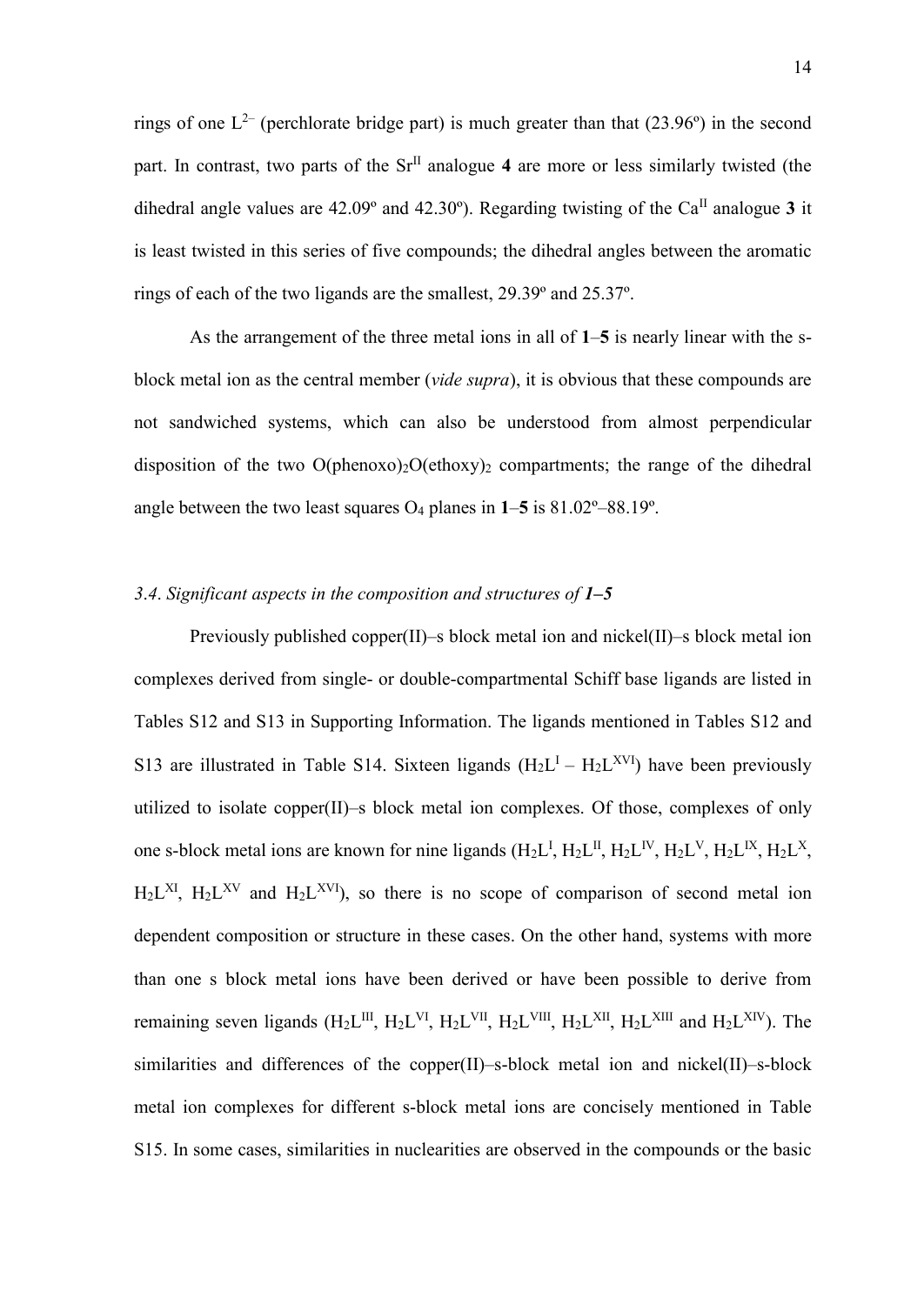units of the compounds for the following s-block metal ions: (i)  $Na<sup>I</sup>$  and  $K<sup>I</sup>$  (Sl. No. 2, 5 and 7 in Table S15); (ii)  $K<sup>I</sup>$  and Cs<sup>I</sup> (Sl. No. 3); (iii)  $Rb<sup>I</sup>$  and Cs<sup>I</sup> (Sl. No. 9); (iv) Na<sup>I</sup> and Ca<sup>II</sup> (Sl. No. 3 and 9) (v) Li<sup>I</sup>, Na<sup>I</sup> and Mg<sup>II</sup> (Sl. No. 6 and 9); (vi) Na<sup>I</sup>, K<sup>I</sup> and Ca<sup>II</sup> (Sl. No. 4); (viii) Na<sup>I</sup> and Sr<sup>II</sup> (Sl. No. 1); (ix) Rb<sup>I</sup> and Ba<sup>II</sup> (Sl. No. 6). In some cases, differences in nuclearities are observed in the compounds or the basic units of the compounds for the following s-block metal ions: (i) Any of Na<sup>I</sup>,  $K<sup>I</sup>$  and Cs<sup>I</sup> compounds are different from another (Sl. No. 8);; (ii)  $Na<sup>I</sup>$  and  $K<sup>I</sup>$  compounds are similar but those are different from  $Cs<sup>I</sup>$ analogue (Sl. No. 5 and 7); (iii)  $Na<sup>I</sup>$  analogue is different from  $Ca<sup>II</sup>$  analogue (Sl. No. 4); (iv)  $Li<sup>I</sup>$ , Na<sup>I</sup> and Mg<sup>II</sup> compounds are similar and Rb<sup>I</sup> and Cs<sup>I</sup> compounds are similar but the two sets are different (Sl. No. 9); (v)  $Na<sup>I</sup>$ ,  $K<sup>I</sup>$  and  $Ca<sup>II</sup>$  compounds are similar but those are different from  $Ba^{II}$  system (Sl. No. 4); (vi)  $Li^{I}$ , Na<sup>I</sup> and Mg<sup>II</sup> compounds are similar and  $Rb<sup>I</sup>$  and  $Ba<sup>II</sup>$  compounds are similar but the two sets are of different types and also these two sets are different from  $K<sup>I</sup>$  analogue (Sl. No. 6); (vii) Na<sup>I</sup> and Ca<sup>II</sup> compounds are similar and  $K<sup>I</sup>$  and  $Cs<sup>I</sup>$  compounds are similar but the two sets are of different types and these two sets are also different from  $Ba^{II}$  analogue (Sl. No. 3).

Copper(II)–s-block metal ion or nickel(II)–s-block metal ion complexes for a particular single- or double-compartmental ligand may be similar for some s-block metal ions but should be different for other s-block metal ions, as previously observed and as expected due to the combined effects of the differences in ionic radii and charges ( +1 or +2). Anyway, based on ionic radii and charges of the s-block metal ions as well as based on the literature reports, it is unlikely that the types or nuclearities of copper(II)–s-block metal ion or nickel(II)–s-block metal ion complexes with all of Na<sup>I</sup>, K<sup>I</sup>, Ca<sup>II</sup>, Sr<sup>II</sup> and Ba<sup>II</sup> will be similar (e. g., it is not expected that small monopositive ion  $Na<sup>T</sup>$  and large dipositive ion  $Ba<sup>H</sup>$  will form closely similar compounds). Such a similarity can only be possible if an average (intermediate) site is somehow created which can accommodate all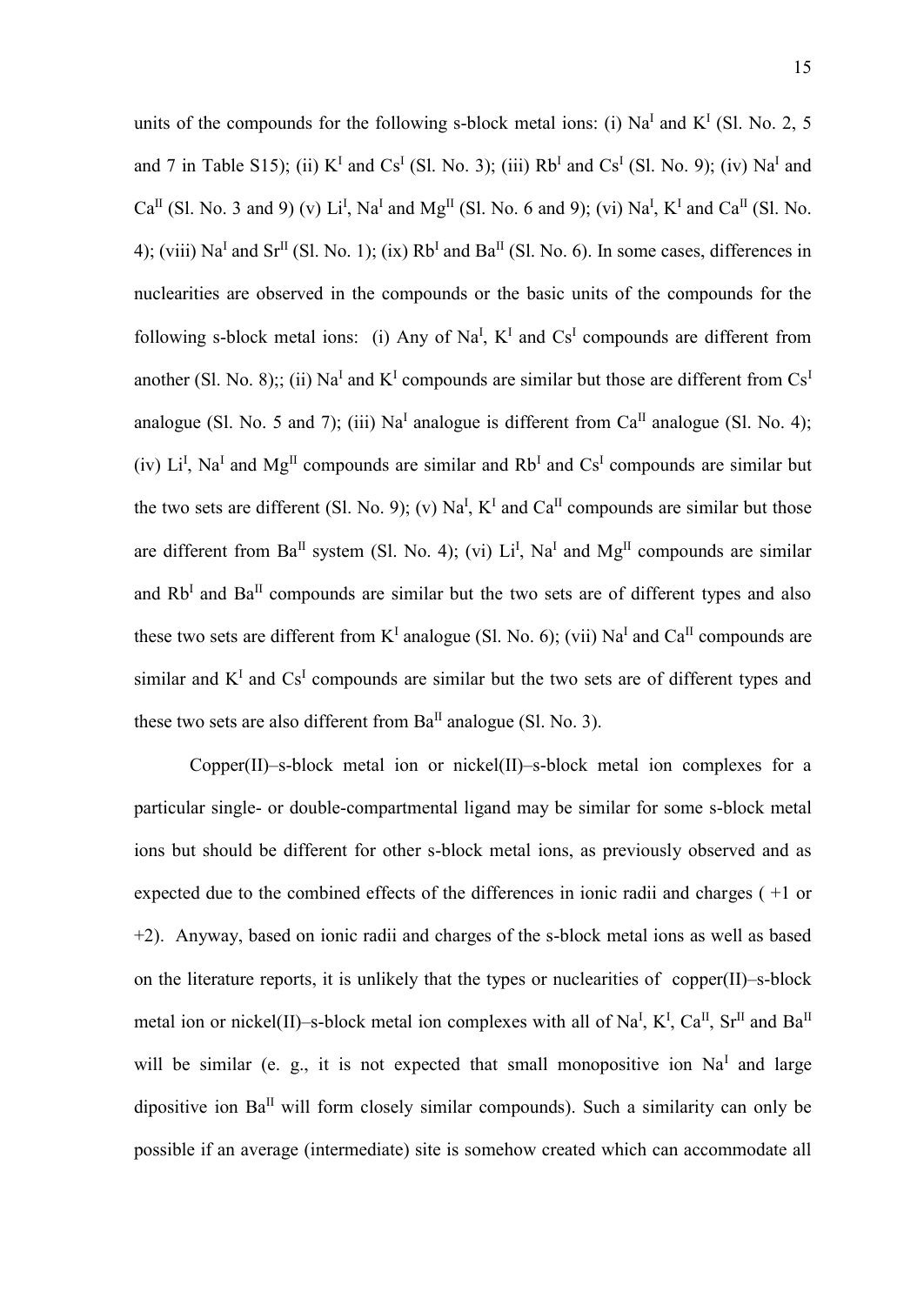of Na<sup>I</sup>, K<sup>I</sup>, Ca<sup>II</sup>, Sr<sup>II</sup> and Ba<sup>II</sup> more or less similarly. Such a situation occurs in the five title compounds (they are similar as all are trinuclear and approximately linear  $Cu<sup>H</sup>M<sup>UH</sup>Cu<sup>H</sup>$ systems).

Three 3-ethoxysalicylaldehyde-diamine ligands, namely, 3-ethoxysalicylaldehydeethylenediamine (H2L<sup>XII</sup> in Tables S12–S15) [15–18,66,67], 3-ethoxysalicylaldehyde-1,2diaminocyclohexane (H<sub>2</sub>L<sup>XIII</sup> in Tables S12–S15) [19] and 3-ethoxysalicylaldehyde-ophenylenediamine ( $H_2L^{XIV}$  in Tables S12–S15) [20,21] were previously utilized to prepare a number of copper(II)/nickel(II)–s block metal ion complexes but definitely the similarity observed herein was not taken place in those systems. Possibly, the presence of four carbon atoms between the two imine nitrogen atoms in  $H<sub>2</sub>L$  and the accompanied distortion (already discussed) in the copper(II) environment in the  $N(imine)_{2}O(phenoxo)_{2}$ compartment allow the two  $L^{2-}$  ligands to approach in such a way that an average (intermediate) O(phenoxo)<sub>2</sub>O(ether)<sub>2</sub> site is created which can accommodate all of Na<sup>I</sup>, K<sup>I</sup>,  $Ca^{II}$ ,  $Sr^{II}$  and  $Ba^{II}$  approximate in the same way.

It is worth mentioning that a number of trinuclear  $Cu^{II}M^{I/II}Cu^{II}$  or  $Ni^{II}M^{I/II}Ni^{II}$ compounds from single- or double-compartmental Schiff base ligands are known  $(M<sup>III</sup>$  are s-block metal ions) [15−19,21,34,37,38,44,46,48,66]. As listed in Table S16, few of them are linear [18,19,44,46,48] and most of them are sandwiched  $[15–19,21,34,37,38,44,46,66]$ . So, the linear trinuclear Cu<sup>II</sup>M<sup>I/II</sup>Cu<sup>II</sup> compounds in this investigation don't represent any new type of structure. However, close similarity of copper(II)-s-block metal ion complexes for all of Na<sup>I</sup>, K<sup>I</sup>, Ca<sup>II</sup>, S<sup>rII</sup> and Ba<sup>II</sup> is the interesting aspect that is being focused herein.

From the structural resemblance in **1**–**5** (derived from 3-ethoxysalicylaldehyde-1,4 diaminobutane) and that in the previously reported  $M<sup>H</sup>Cu<sup>H</sup>$  stars (derived from salicylaldehyde-1,4-diaminobutane;  $M = Zn$ , Cu, Ni, Mn) [27,28], it seems that the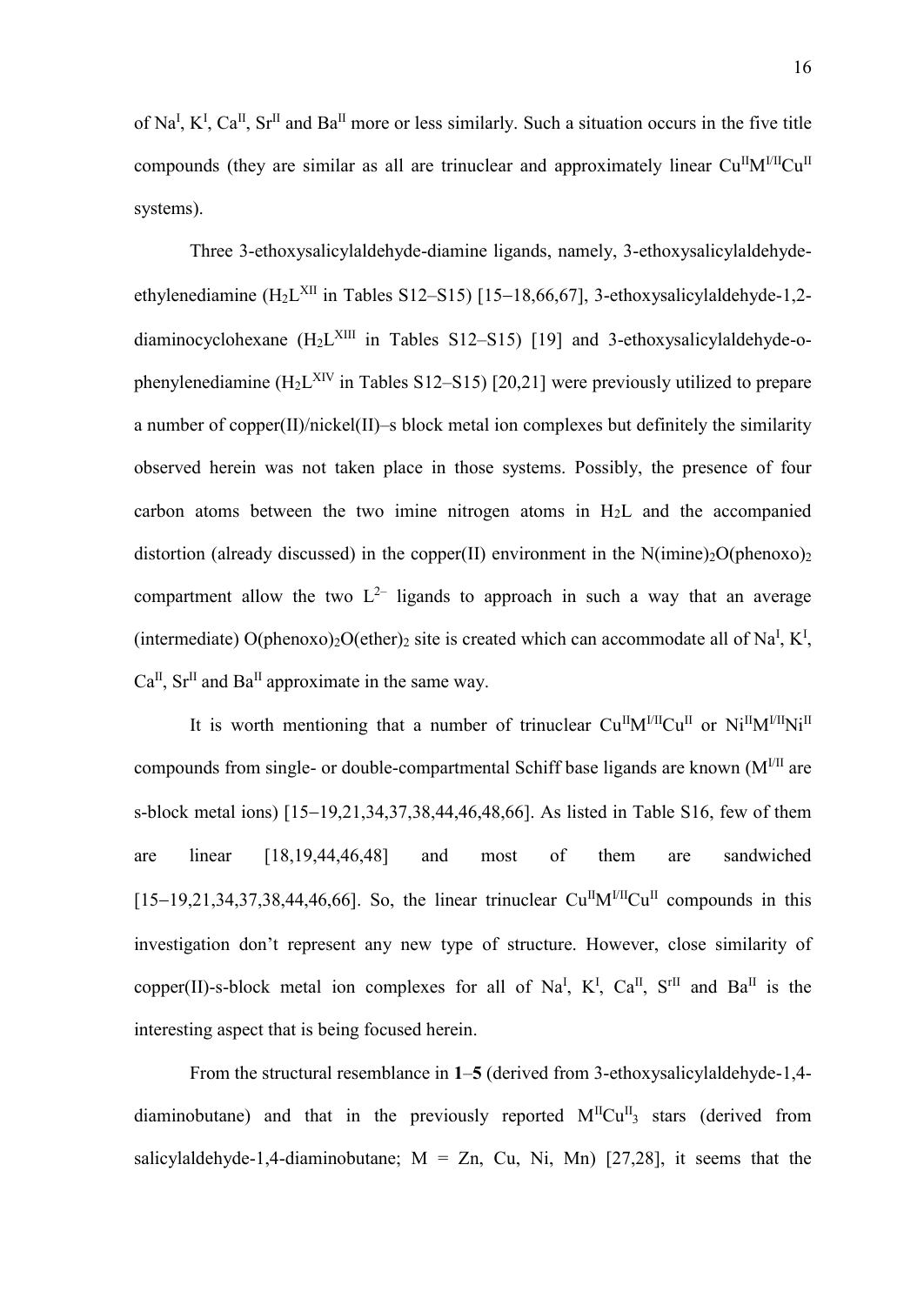presence of four carbon atoms between the two imine nitrogen atoms and accompanied distortion in the copper(II) environment in the  $N(imine)_{2}O(phenoxo)_{2}$  compartment facilitate different types of metal ions to behave more or less similarly from structural point of view.

## **4. Conclusions**

The major and interesting outcomes from this investigation may be summarized as the following: (i) All the five copper(II)–s-block metal ion complexes (**1**–**5**) obtained on reacting  $\lbrack Cu^{II}L \rbrack$  with the salts of five s-block metal ions (Na<sup>I</sup>, K<sup>I</sup>, Ca<sup>II</sup>, Sr<sup>II</sup>, Ba<sup>II</sup>) are almost similar; (ii) The results of SHAPE analyses and the values of Addison's geometric parameter regarding square pyramidal versus trigonal bipyramidal geometry are not matched; (iii) Na<sup>I</sup>-O  $\approx$  K<sup>I</sup>-O and even Na<sup>I</sup>-O  $>$  K<sup>I</sup>-O, although the two metal ions occupy the same  $O_8$  site.

# **Acknowledgements**

Financial support for this work has been received from Government of India through Department of Science and Technology (INSPIRE Fellowship to S. Mandal), University Grants Commission (contingency from CAS-V project to S. Mohanta) and Council for Scientific and Industrial Research (SRF to S. Roy). Crystallography and ESI-MS were performed at the DST-FIST-funded Single Crystal Diffractometer Facility and DST-PURSE-funded Mass Spectrometer facility, both at the Department of Chemistry, University of Calcutta.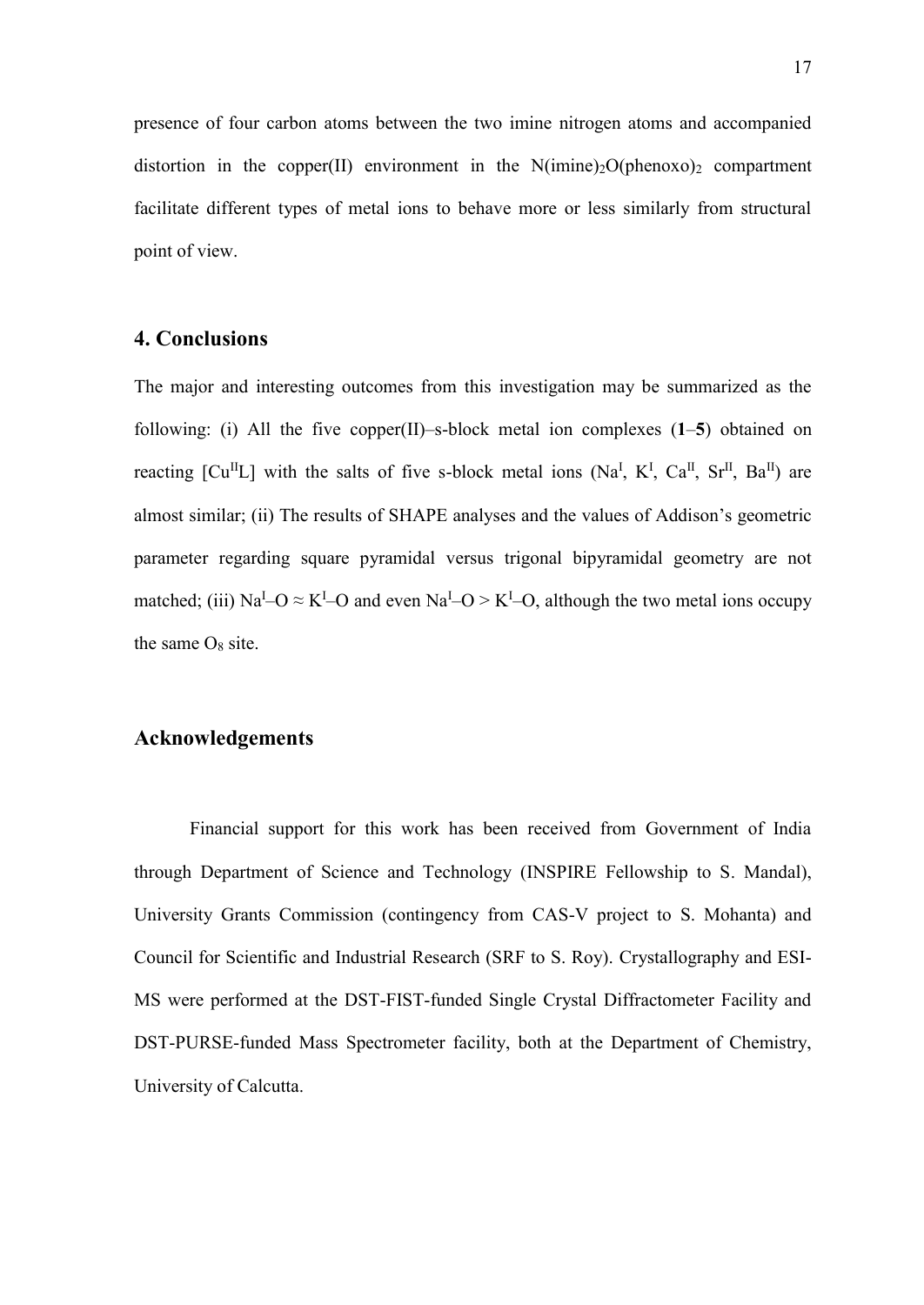## **Appendix A. Supplementary data**

Crystallographic data of **1**–**5** in CIF format, Tables S1–S16 and Figs. S1–S6. CCDC reference number 1825135–1825139 for **1**–**5**, respectively, contain the supplementary crystallographic data. These data can be obtained free of charge via http://www.ccdc.cam.ac.uk/conts/retrieving.html, or from the Cambridge crystallographic Data Center, 12 Union Road, Cambridge CB2 1EZ, UK; fax: (+44) 1223-336-033; or email: deposit@ccdc.cam.ac.uk.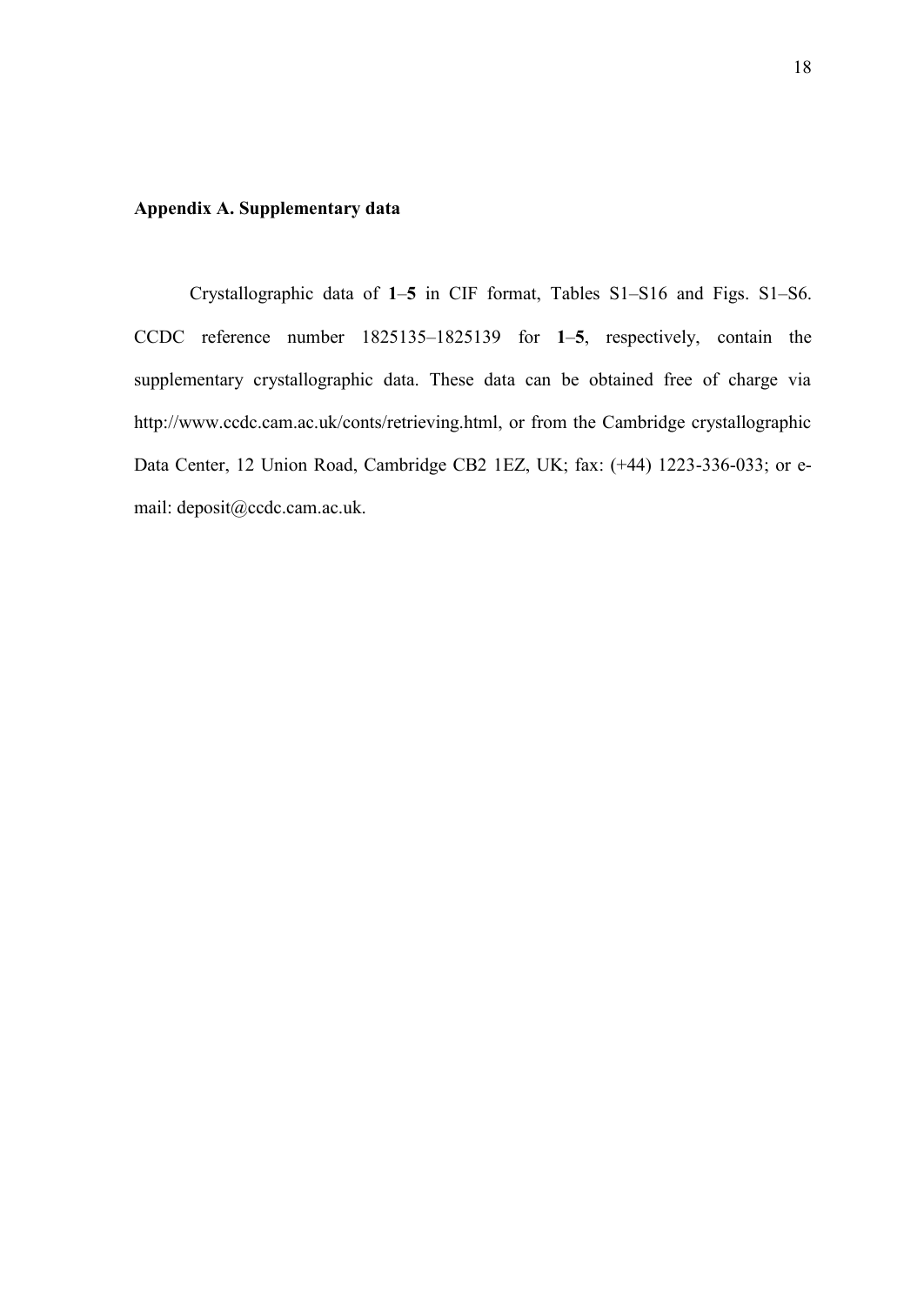# **References**

- [1] O. Kahn, Molecular Magnetism; VCH Publications: New York, (1993).
- [2] J.-P. Costes, F. Dahan, A. Dupuis, Inorg. Chem. 39 (2000) 165
- [3] S. Mohanta, K.K. Nanda, L.K. Thompson, U. Flörke, K. Nag, Inorg. Chem. 37 (1998) 1465.
- [4] S. Hazra, S. Bhattacharya, M.K. Singh, L. Carrella, E. Rentschler, T. Weyhermueller, G. Rajaraman, S. Mohanta, Inorg. Chem. 52 (2013) 12881.
- [5] P. Albores,́C. Plenk, E. Rentschler, Inorg. Chem. 51 (2012) 8373.
- [6] P. Albores, E. Rentschler, Dalton Trans. 39 (2010) 5005.
- [7] C. Benelli, D. Gatteschi (Eds.), Introduction to Molecular Magnetism: From Transition Metals to Lanthanides. John Wiley & Sons (2015).
- [8] Y.-Z. Zheng, G.-J. Zhou, Z. Zheng, R.E.P. Winpenny, Chem. Soc. Rev. 43 (2014) 1462.
- [9] M. Murugesu, A. Mishra, W. Wernsdorfer, K.A. Abboud, G. Christou, Polyhedron 25 (2006) 613.
- [10] S. Albedyhl, D. Schnieders, A. Jancsó, T. Gajda, B. Krebs, Eur. J. Inorg. Chem. (2002) 1400.
- [11] M. Lanznaster, A. Neves, A.J. Bortoluzzi, B. Szpoganicz, E. Schwingel, Inorg. Chem. 41 (2002) 5641.
- [12] A.S. Borovik, V. Papaefthymiou, L.F. Taylor, O.P. Anderson, L. Que, J. Am. Chem. Soc. 111 (1989) 6183.
- [13] C. Belle, I. Gautier-Luneau, L. Karmazin, J.-L. Pierre, S. Albedyhl, B. Krebs, M. Bonin, Eur. J. Inorg. Chem. (2002) 3087.
- [14] A. Jana, S. Mohanta, CrystEngComm 16 (2014) 5494.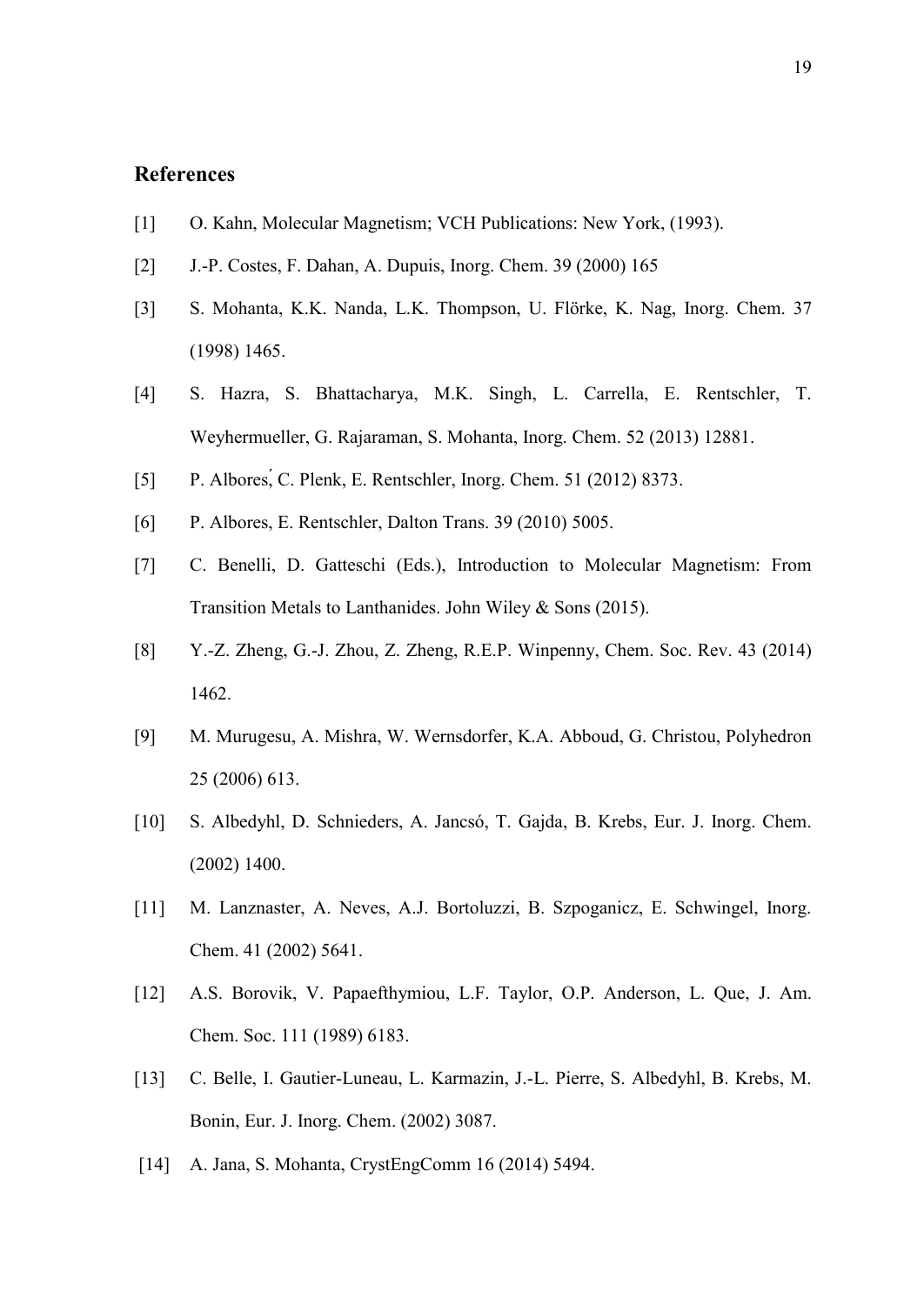- [15] S. Hazra, R. Koner, M. Nayak, H.A.Sparkes, J.A.K. Howard, S. Mohanta, Cryst. Growth Des. 9 (2009) 3603.
- [16] S. Sasmal, S. Majumder, S. Hazra, H.A. Sparkes, J.A.K.Howard, M. Nayak, S. Mohanta, CrystEngComm 12 (2010) 4131.
- [17] S. Hazra, S. Sasmal, M. Nayak, H.A. Sparkes, J.A.K. Howard, S. Mohanta, CrystEngComm 12 (2010) 470.
- [18] S. Sarkar, S. Mohanta, Rsc. Adv. 1 (2011) 640.
- [19] E.C. Constable, G. Zhang, C.E. Housecroft, M. Neuburger, J.A. Zampese, CrystEngComm 12 (2010) 1764.
- [20] X.-Jian Ma, Acta Cryst., Sect. E: Struct. Rep. Online, 66 (2010) m45.
- [21] S. Mondal, S. Hazra, S. Sarkar, S. Sasmal, S. Mohanta, J. Mol. Strct. 1004 (2011) 204.
- [22] T.M. Rajendiran, R. Kannappan, R. Mahalakshmi, R. Venkatesan, P.S. Rao, L. Govindaswamy, D. Velmurugan, Transition Met. Chem. 28 (2003) 644.
- [23] Z.-L. You, Y. Lu, N. Zhang, B.-W. Ding, H. Sun, P. Hou, C. Wang, Polyhedron 30 (2011) 2186.
- [24] L.T. Yildirim, R. Kurtaran, H. Namli, A.D. Azaz, O. Atakol, Polyhedron 26 (2007) 4187.
- [25] L. Salmon, P. Thuery, E. Riviere, M. Ephritikhine, Inorg. Chem. 45 (2006) 83.
- [26] I. Ercan, F. Ercan, C. Aricib, O. Atako, Acta Crystallogr. Sec. C Cryst. Struct. Commun., 58 (2002) m137.
- [27] S. Mondal, S. Mandal, L. Carrella, A. Jana, M. Fleck, A. Köhn, E. Rentschler, S. Mohanta, Inorg. Chem. 54 (2015) 117.
- [28] S. Mondal, S. Mandal, A. Jana, S. Mohanta, Inorg. Chim. Acta 415 (2014) 138.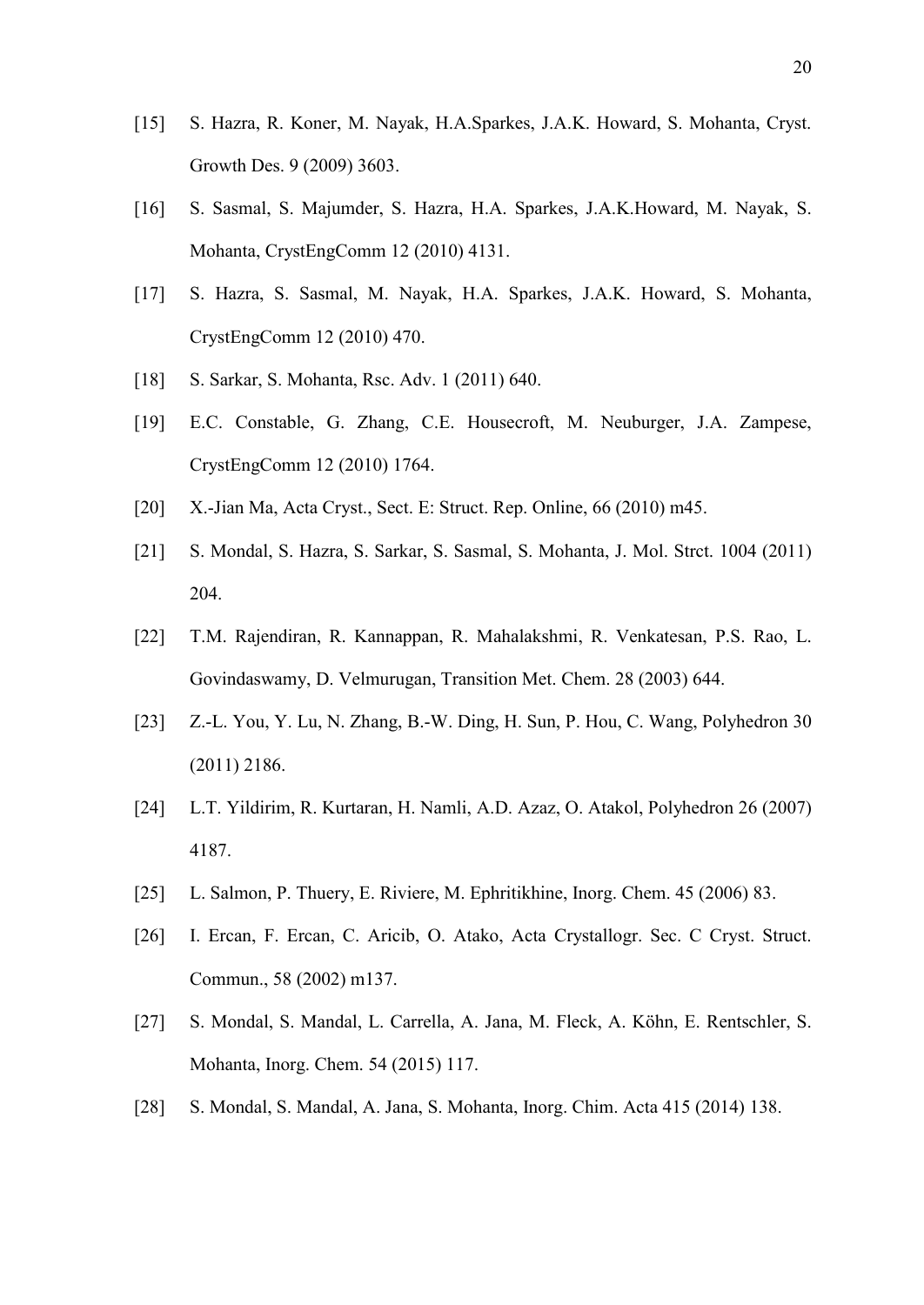- [29] R. Vafazadeh, B. Khaledi, A.C. Willis, Acta Chim. Slov. 59 (2012) 954.
- [30] N. Hari, S. Mandal, A. Jana, H.A. Sparkes, S. Mohanta, RSC Adv. 8 (2018) 7315.
- [31] A. Biswas, S. Mondal, L. Mandal, A. Jana, P. Chakraborty, S. Mohanta, Inorg. Chim. Acta 414 (2014) 199.
- [32] L. Mandal, S. Bhattacharya, S, Mohanta, Inorg. Chim. Acta 406 (2013) 87.
- [33] Y. Journaux, O. Khan, I. Morgenstern-Badarau, J. Galy, J. Jaud, A. Bencin, D. Gatteschi, J. Am. Chem. Soc. 107 (1985) 6305.
- [34] L. Carbonaro, M. Isola, P.L. Pegna, L. Senatore, F. Marchetti, Inorg. Chem. 38 (1999) 5519.
- [35] R. Ruiz, F. Lloret, M. Julve, J. Faus, Inorg. Chim. Acta 213 (1993) 261.
- [36] Z.-L. You, W.-S. Liu, H.-L. Zhu, Transition Met. Chem. 29 (2004) 653.
- [37] S. Biswas, S. Naiya, M.G.B. Drew, C. Estarellas, A. Frontera, A. Ghosh, Inorg. Chim. Acta 366 (2011) 219.
- [38] A. Ray, G.M. Rosair, R. Rajeev, R.B. Sunoj, E. Rentschler, S. Mitra, Dalton Trans. (2009) 9510.
- [39] A. Bencini, C. Benelli, A. Dei, D. Gatteschi, Inorg. Chem. 24 (1985) 695.
- [40] I. Morgenstern-Badarau, D. Laroque, E. Bill, H. Winkler, A.X. Trautwein, F. Robert, Y. Jeannin, Inorg. Chem. 30 (1991) 3180.
- [41] [G.A. Brewer,](https://pubs.acs.org/author/Brewer%2C+Greg+A.) [E. Sinn,](https://pubs.acs.org/author/Sinn%2C+Ekk) Inorg. Chem. 26 (1987) 1529.
- [42] C.J. Òconnor, D.P. Freyberg, E. Sinn, Inorg. Chem. 18 (1979) 1077.
- [43] . Brewer, G. Brewer, W.R. Scheidt, M. Shang, E.E. Carpenter, Inorg. Chim. Acta 313 (2011) 65.
- [44] D. Cunningham, P. McArdle, M. Mitchell, N.N. Chonchubhair, M. O'Gara, F. Franceschi, C. Floriani, Inorg. Chem. 39 (2000) 1639.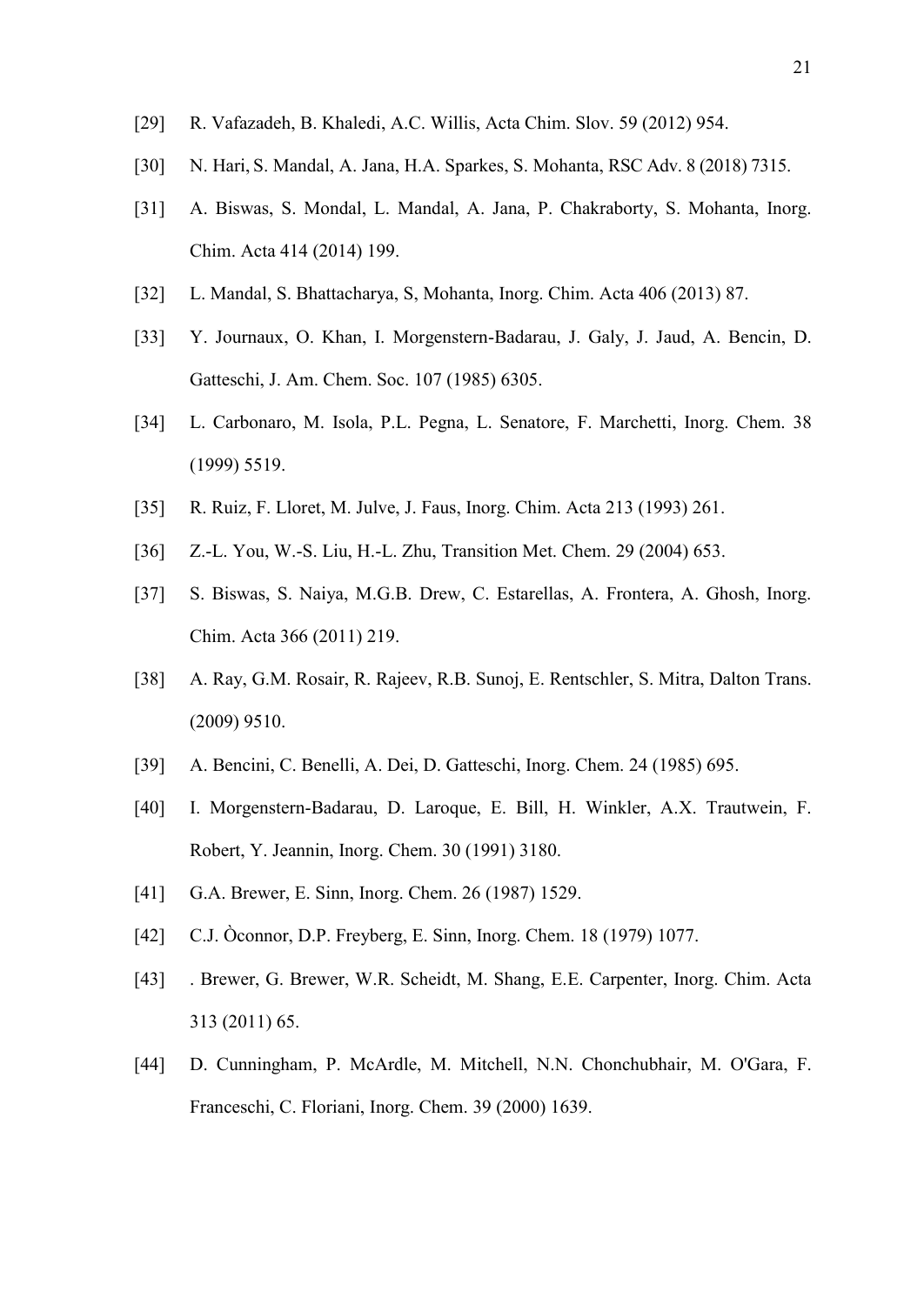- [45] D. Biswas, P.P. Chakrabarty, S. Saha, A.D. Jana, D. Schollmeyer, S. Garcia-Granda, Inorg. Chim. Acta 408 (2013) 172.
- [46] . Biswas, S. Mondal, S. Mohanta, J. Coord. Chem. 66 (2013) 152.
- [47] J. Bian, Acta Cryst., Sect. E: Struct. Rep. Online 64 (2008) m625.
- [48] M. Das, S. Chatterjee, S. Chattopadhyay, Inorg. Chem. Commun. 14 (2011) 1337.
- [49] P. Bhowmik, S. Jana, P.P. Jana, K. Harms, S.Chattopadhyay, Inorg. Chim. Acta 390 (2012) 53.
- [50] P. Bhowmik, S. Jana, P.P. Jana, K. Harms, S. Chattopadhyay, Inorg. Chem. Commun. 18 (2012) 50.
- [51] D.G. Branzea, A. Guerri, O. Fabelo, C. Ruiz-Perez, L.-M.Chamoreau, C. Sangregorio, A. Caneschi, M. Andruh, Cryst. Growth Des. 8 (2008) 941.
- [52] S. Hazra, P. Chakraborty, S. Mohanta, Cryst. Growth Des. 16 (2016) 3777.
- [53] D.G. Branzea, A.M. Madalan, S. Ciattini, N. Avarvari, A. Caneschi, M. Andruh New J. Chem. 34 (2010) 2479.
- [54] S. Ghosh, S. Roy, C.-M. Liu, S. Mohanta, Dalton Trans. 47 (2018) 836.
- [55] M. Dolai, T. Mistri, A. Panja, M. Ali, Inorg. Chim. Acta 399 (2013) 95.
- [56] A.M. Madalan, N. Avarvari, M. Fourmigué, R. Clérac, L.F. Chibotaru, S. Clima, M. Andruh, Inorg. Chem. 47 (2008) 940.
- [57] J.-P. Costes, B. Donnadieu, R. Gheorghe, G. Novitchi, J.-P. Tuchagues, L. Vendier, Eur. J. Inorg. Chem (2008) 5235.
- [58] P.-F. Yan, Y. Wang, P. Chen, J.-W. Zhang, Y. Wang, G.-M. Li, CrystEngComm 12 (2010) 4084.
- [59] J.-P. Costes, F. Dahan, A. Dupuis, J.-P. Laurent, Chem. −Eur. J. 4 (1998) 1616.
- [60] T. Ishida, R. Watanabe, K. Fujiwara, A. Okazawa, N. Kojima, G. Tanaka, S. Yoshiic, H. Nojiri, Dalton Trans. 41 (2012) 13609.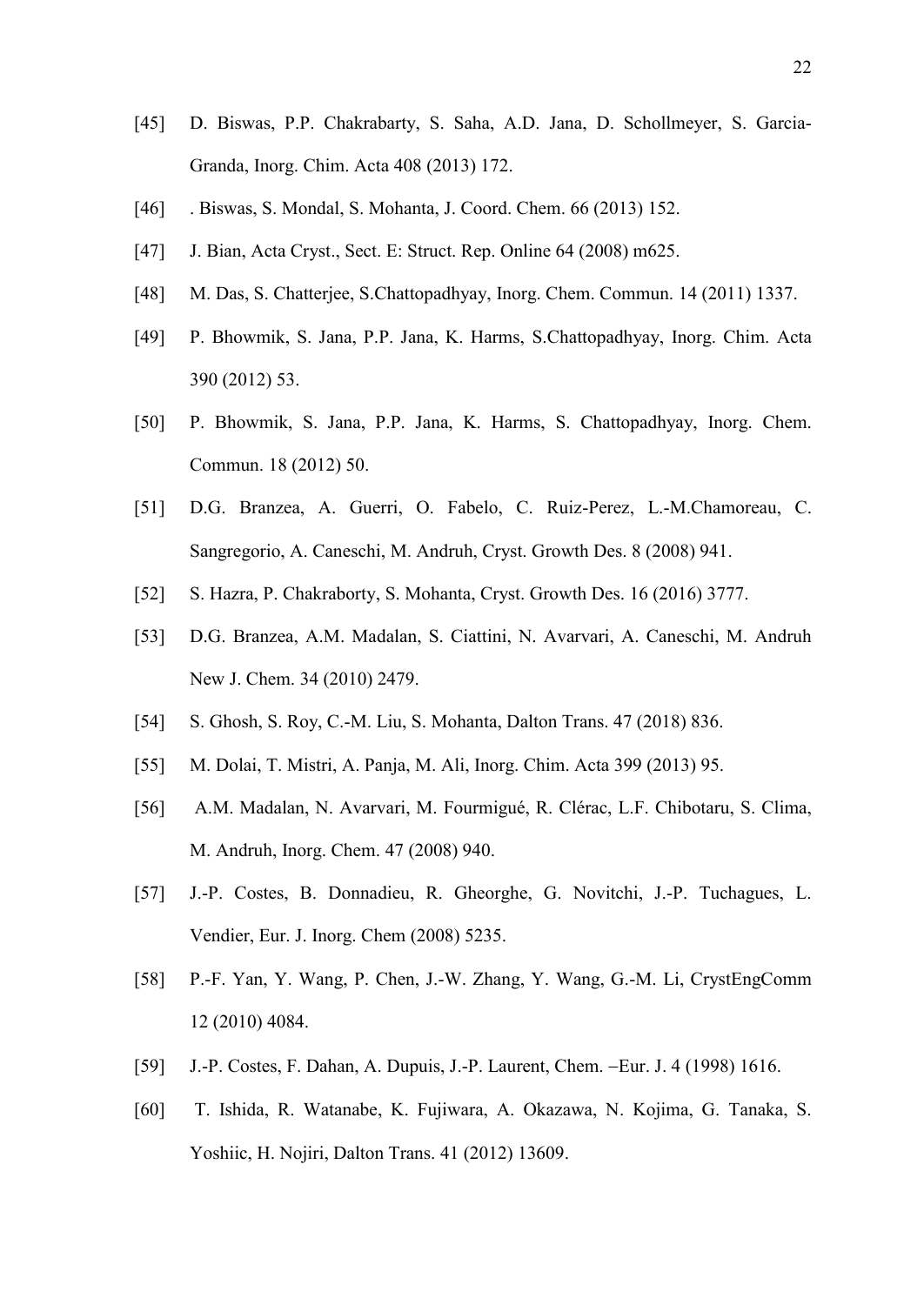- [61] M.-G. Alexandru, D. Visinescu, A.M. Madalan, F. Lloret, M. Julve, M. Andruh, Inorg. Chem. 51 (2012) 4906.
- [62] T.D. Pasatoiu, A. Ghirri, A.M. Madalan, M. Affronte, M. Andruh, Dalton Trans. 43 (2014) 9136.
- [63] J.-P. Costes, T. Yamaguchi, M. Kojima, L. Vendier, Inorg. Chem. 48 (2009) 5555.
- [643] M.-X. Yao, Q. Zheng, K. Qian, Y. Song, S. Gao, J.-L. Zuo, Chem. −Eur. J. 19 (2013) 294.
- [65] S. Bhattacharya, A. Jana, M. Fleck, S. Mohanta, Inorg. Chim. Acta 405 (2013) 196.
- [66] M. Nayak, A. Jana, M. Fleck, S. Hazra, S.Mohanta, CrystEngComm 12 (2010) 1416.
- [67] Y.-D. Zhang, S.-H. Zhang, C.-M. Ge, Y.-G. Wang, Y.-H. Huang, H. P. Li, Synth. React. Inorg., Met.-Org., Nano-Met. Chem. 43 (2013) 990.
- [68] N. Hari, A. Jana, S. Mohanta, Inorg. Chim. Acta 467 (2017) 11.
- [69] S. Mondal, M. Nayak, H.A. Sparkes, J.A.K. Howard, S. Mohanta, J. Coord. Chem. 67 (2014) 72.
- [70] S. Bhattacharya, S. Mohanta, Inorg. Chim. Acta 432 (2015) 169.
- [71] S. Sarkar, M. Nayak, M. Fleck, S. Dutta, U. Flörke, R. Koner, S. Mohanta, Eur. J. Inorg. Chem. (2010) 735.
- [72] M. Nayak, R. Koner, H.-H. Lin, U. Flörke, H.-H. Wei, S. Mohanta, Inorg. Chem. 45 (2006) 10764.
- [73] M. Nayak, S. Sarkar, S. Hazra, H.A. Sparkes, J.A.K. Howard, S. Mohanta, CrystEngComm 13 (2011) 124.
- [74] E.C. Constable, G. Zhang, C.E. Housecroft, J.A. Zampese, Dalton trans. 39 (2010) 1941.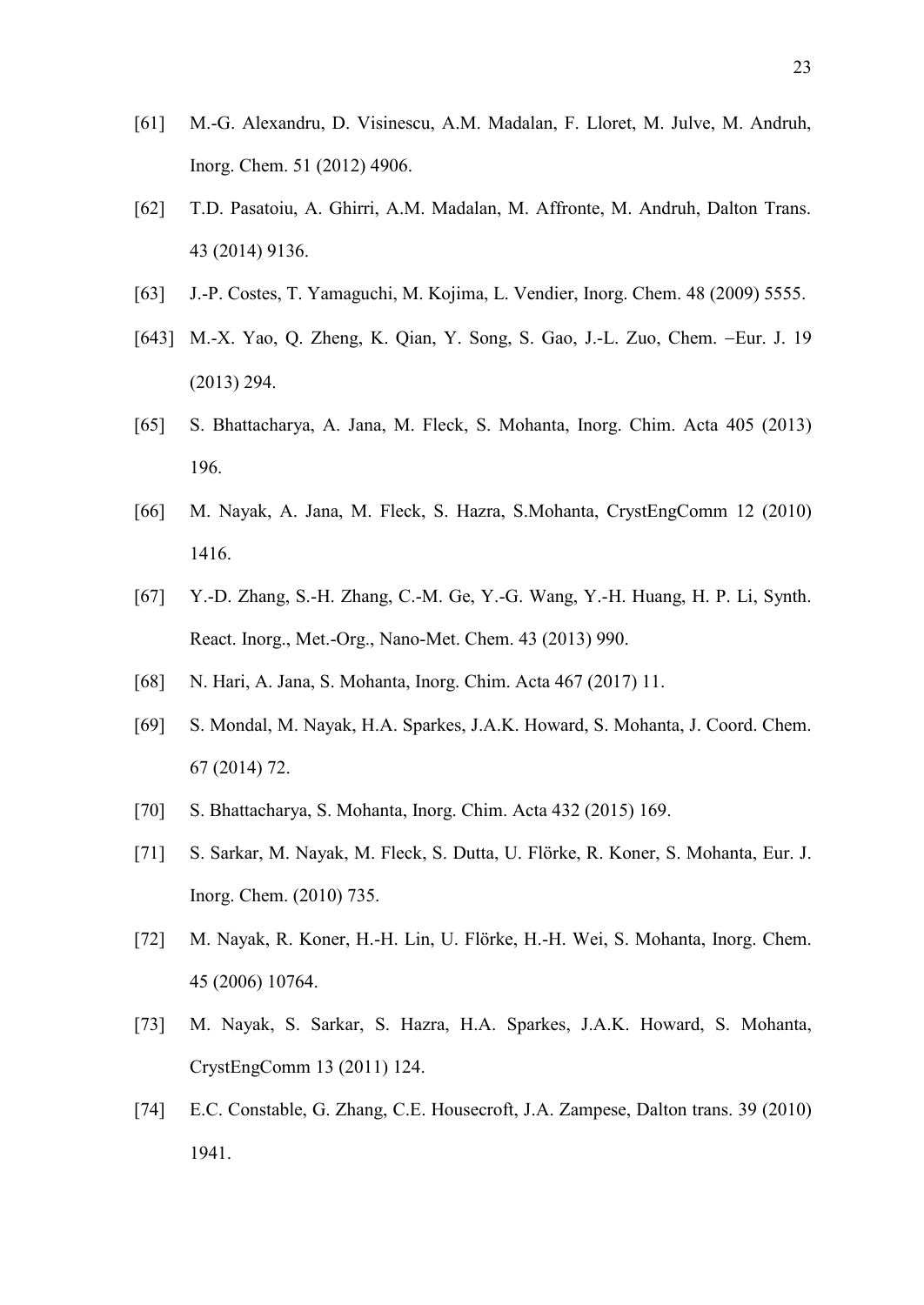- [75] A. Jana, S. Majumder, L. Carrella, M. Nayak, T. Weyhermüeller, S. Dutta, D. Schollmeyer, E. Rentschler, R. Koner, S. Mohanta, Inorg. Chem. 49 (2010) 9012.
- [76] R. Koner, H.-H. Lin, H.-H. Wei, S. Mohanta, Inorg. Chem. 44 (2005) 3524.
- [77] P.P. Chakrabarty, S. Saha, K.Sen, A.D. Jana, D. Dey, D. Schollmeyer, S. Garcia-Granda, Rsc. Adv. 4 (2014) 40794.
- [78] G. Novitchi, S. Shova, A. Caneschi, J.-P. Costes, M. Gdaniec, N. Stanica, Dalton Trans. (2004) 1194.
- [79] Y. Sui, D.-S. Liu, R.-H. Hu, J.-G. Huang, Inorg. Chim. Acta 395 (2013) 225.
- [80] S. Bhattacharya, S. Mondal, S. Sasmal, H.A. Sparkes, J.A.K. Howard, M. Nayak, S. Mohanta, CrystEngComm 13 (2011) 1029.
- [81] S. Bhattacharya, A. Jana, S. Mohanta, CrystEngComm 15 (2013) 10374.
- [82] J.-C. Xing, B. Zhang, W.-Z. Li, X.-G. Cui, Acta Crystallogr., Sect. E: Struct. Rep. Online 67 (2011) m1212.
- [83] B. Clarke, D. Cunningham, J.F. Gallagher, T. Higgins, P. McArdle, J. McGinley, M.N. Cholchuin, D. Sheerin, J. Chem. Soc., Dalton Trans. (1994) 2473.
- [84] J.-C. Xing, X.-G. Cui, B. Zhang, Wen-Zhi Li, Acta Crystallogr., Sect.E: Struct. Rep. Online 66, (2010) m1423.
- [85] C. Chan, X. Yang, R.A. Jones, B.J. Holliday, J.M.Stanley, Acta Crystallogr., Sect.E: Struct. Rep. Online 66 (2010) m576.
- [86] X. Yang, D. Lam, C. Chan, J.M. Stanley, R.A. Jones, B.J. Holliday, W.-K. Wong, Dalton Trans. 40 (2010) 9795.
- [87] X. Yang, C. Chan, D. Lam, D. Schipper, J.M. Stanley, X. Chen, R.A. Jones, B.J. Holliday, W.-K. Wong, S. Chen, Q. Chen, Dalton Trans. 41 (2012) 11449.
- [88] H.-K. Fun, R. Kia, H. Kargar, A. Jamshidvand, Acta Crystallogr., Sect. E: Struct. Rep. Online 65 (2009) o706.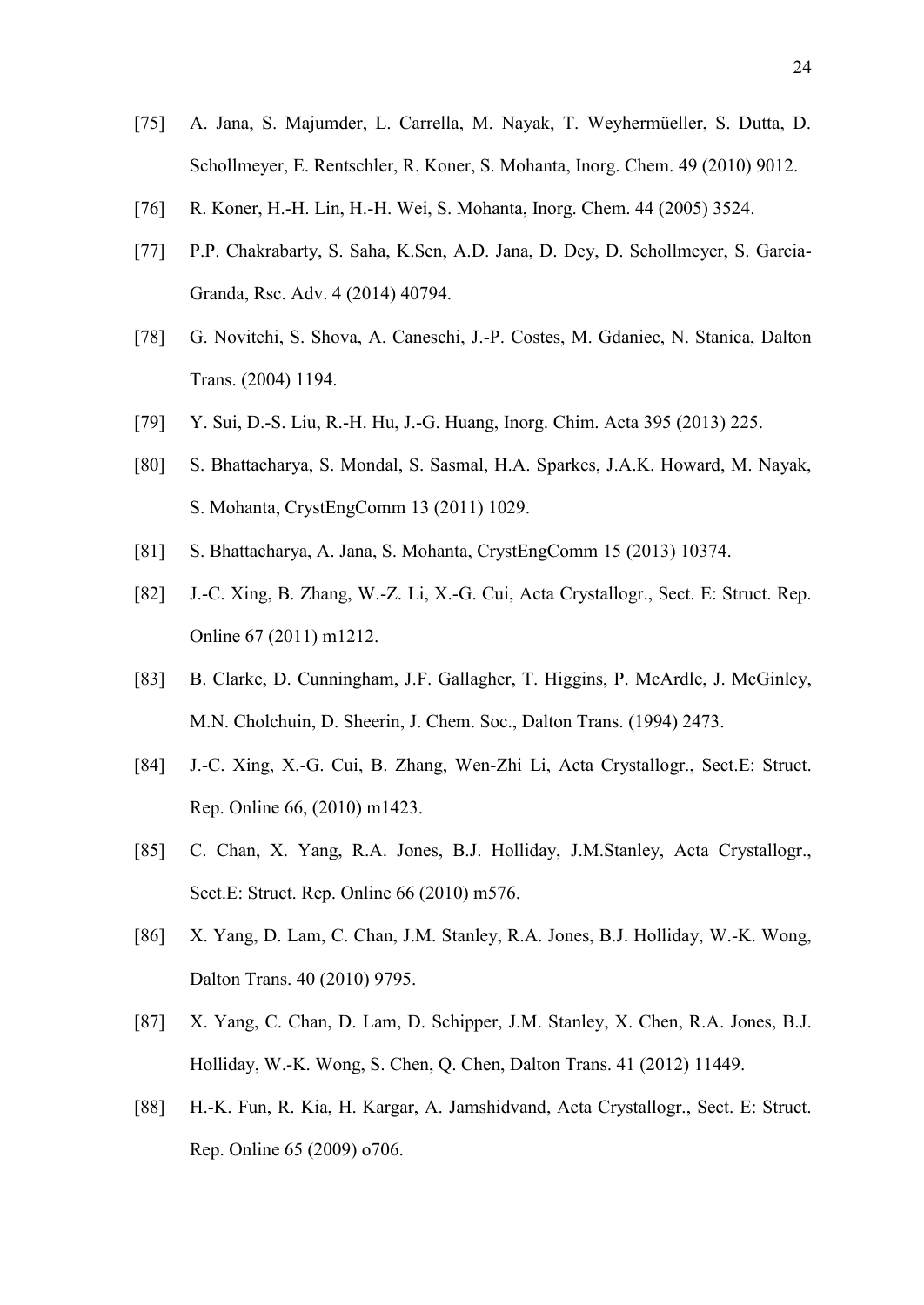- [89] Bruker–Nonius (2004), APEX-II, SAINT-Plus and TWINABS. Bruker–Nonius AXS Inc. Madison, Wisconsin, USA.
- [90] G.M. Sheldrick, SAINT (Version 6.02), SADABS (Version 2.03), Bruker AXS lnc. Madison, Wisconsin, (2002).
- [91] G. M. Sheldrick, SHELXS-97, Crystal Structure Solution Program, University of Göttingen, (2008).
- [92] G.M. Sheldrick, SHELXL-2014/7, Crystal Structure Refinement Program, University of Göttingen, 2014.
- [93] O.V. Dolomanov, L.J. Bourhis, R.J. Gildea, J.A.K. Howard, H. Puschmann, J. Appl. Crystallogr. 42 (2009) 339.
- [94] A.L. Spek, PLATON, A Multipurpose Crystallographic Tool, Utrecht University, The Netherlands, (2008).
- [95] J. Cirera, E. Ruiz, S. Alvarez, Chem.−Eur. J. 12 (2006) 3162.
- [96] M. Pinsky, D. Avnir, Inorg. Chem. 37 (1998) 5575.
- [97] A.W. Addison, T.N. Rao, J. Reedijk, J.V. Rijn, G.C. Verschoor, J. Chem. Soc., Dalton Trans. (1984) 1349.
- [98] R.D. Shannon, Acta Cryst. A 32, (1976) 751.